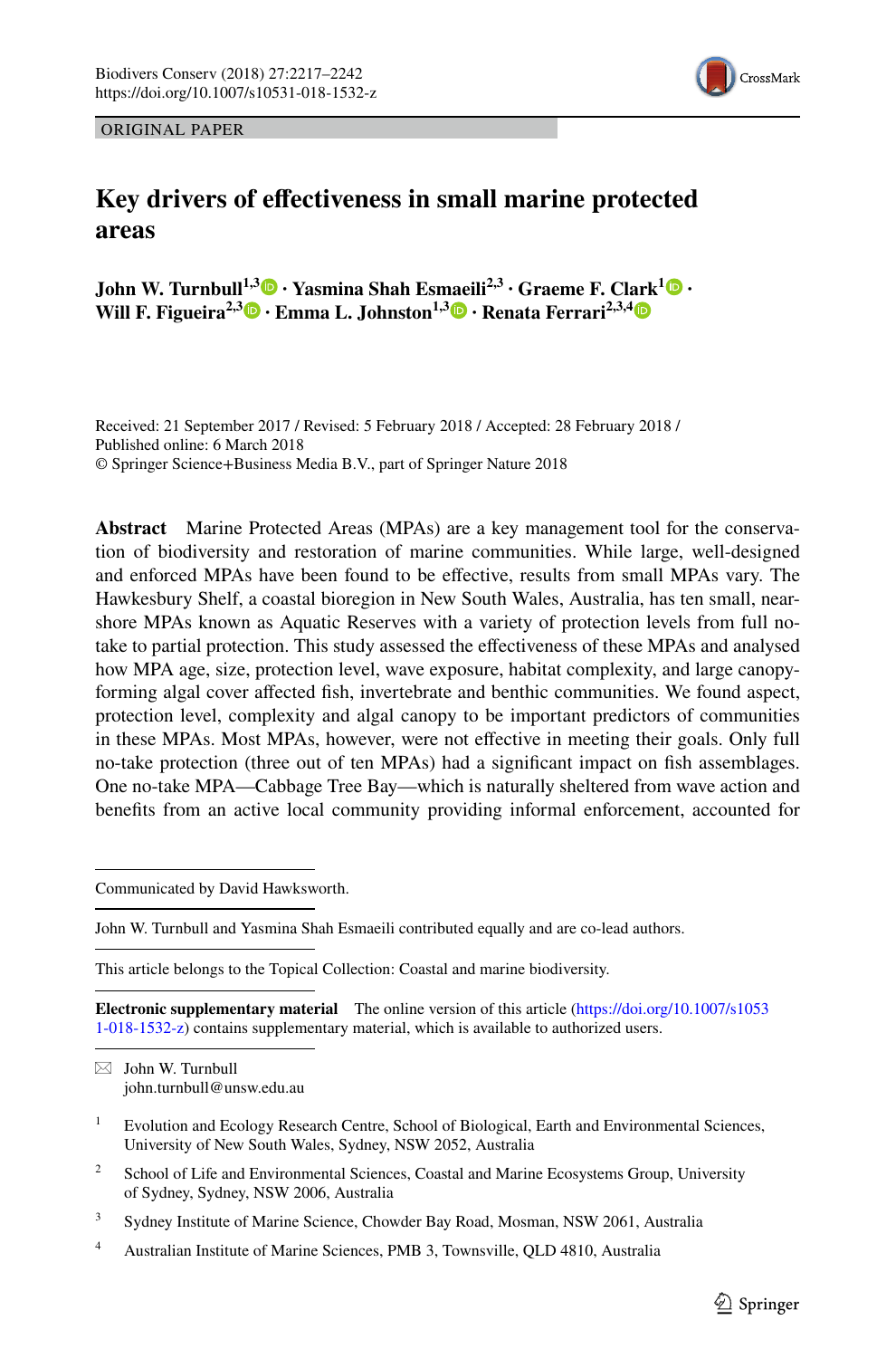most of the increased richness of large fsh and increased biomass of targeted fsh species. Our fndings suggest that small MPAs can enhance biodiversity and biomass on a local scale but only if they have full no-take protection, are in sheltered locations with complex habitat, and have positive community involvement to engender support and stewardship. These results provide a baseline for robust assessment of the efectiveness of small MPAs and inform future management decisions and small MPA design in other locations.

**Keywords** Management · Conservation · Biodiversity · Wave exposure · Habitat complexity · Algal canopy

# **Introduction**

Anthropogenic impacts on marine and coastal ecosystems, such as pollution, construction and erosion, climate change, biological invasions and over-exploitation of natural resources (McKinley et al. [2011](#page-23-0); Newton et al. [2012;](#page-24-0) Mayer-Pinto et al. [2015\)](#page-23-1) are increasing with wide-ranging consequences for biodiversity and ecosystem functioning (Doney et al. [2011\)](#page-21-0). In the face of multiple stressors, Marine Protected Areas (MPAs) are recognised as a management tool to conserve and facilitate recovery of marine ecosystems, and many studies have addressed their design and benefts (Claudet et al. [2008;](#page-21-1) Edgar and Stuart-Smith [2009;](#page-21-2) Russ et al. [2015\)](#page-24-1). While large, well-designed MPAs and networks of MPAs have been found to be efective in increasing species richness and biomass (Edgar et al. [2014\)](#page-22-0), results from small MPAs are varied (Bonaldo et al. [2017](#page-21-3)). Yet globally, most MPAs are small and vary in their level of protection;  $60\%$  are 1 km<sup>2</sup> or less; and 94% of these allow fshing (Costello and Ballantine [2015\)](#page-21-4).

Efective MPA design involves consideration of location characteristics, coverage of representative habitats, size, spacing and distribution necessary to sustain basic life-cycle functions (Dugan and Davis [1993](#page-21-5); Fox et al. [2012](#page-22-1)), and is in theory best implemented as either a large MPA or a network of integrated smaller MPAs (Friedlander et al. [2003](#page-22-2)). Despite some MPAs having been designed using systematic spatial conservation planning approaches, most are not designed in a systematic way (Agardy et al. [2011;](#page-20-0) Martín-García et al. [2015](#page-23-2)), and there are concerns that the MPA label is creating an illusion of conservation of marine biodiversity (Lynch [2006;](#page-23-3) Costello and Ballantine [2015\)](#page-21-4). Inefective MPAs are thought to be under-reported in the literature, leading to lack of understanding of causative factors such as poor design or enforcement (Guidetti et al. [2008](#page-22-3)).

In Australia, 85% of people live within 50 km of the coast (ABS [2004\)](#page-20-1). The marine estate in New South Wales (NSW), Australia, which includes ocean, estuaries, wetlands, coastline, lakes and islands (MEMA [2016](#page-23-4)), is of high social and economic value. It bestows a range of benefts including recreation, enjoyment, cultural heritage, employment and intrinsic value (Jordan et al. [2016](#page-23-5)). The Hawkesbury Shelf is one of the fve marine bioregions wholly in NSW but the only one without a large multi-zone MPA. It is also where NSW's largest city, Sydney, and arguably the world's most biologically diverse natural harbour—Sydney Harbour—are located (Johnston et al. [2015](#page-23-6)). It encompasses estuarine, coastal and offshore waters, and is home to  $\sim$  7.5 million people—equivalent to almost a third of the population of Australia (ABS [2016\)](#page-20-2). The bioregion's environmental assets include biologically-diverse ecosystems composed of a range of habitats, assemblages, rare and protected species (Breen et al. [2005,](#page-21-6) Johnston et al. [2015](#page-23-6); MEMA [2016\)](#page-23-4). Coastal subtidal rocky reefs in the bioregion, which are the focus of this study, comprise large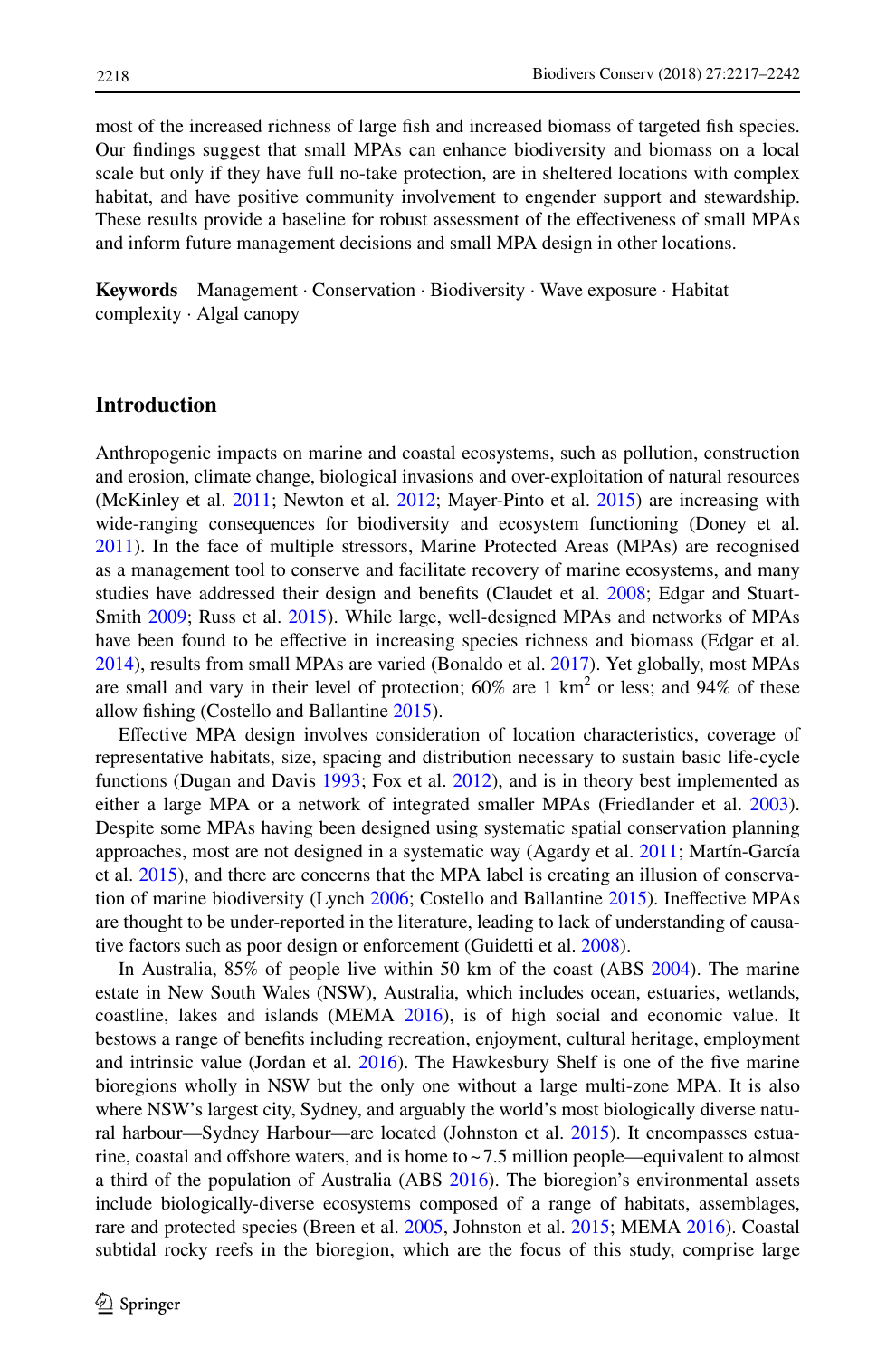canopy forming macroalgae, urchin barren and sponge garden habitats, although the distribution and abundance of subtidal habitats has not been consistently documented (MEMA [2016\)](#page-23-4).

Currently the Hawkesbury Shelf bioregion contains ten small coastal MPAs (locally known as Aquatic Reserves) all of which are  $3 \text{ km}^2$  or less, and most of which are  $1 \text{ km}^2$  or less. These MPAs were put in place to protect habitat and biodiversity and allow recovery of degraded fsh stocks (Smith and Pollard [1996](#page-24-2)), yet they have diferent policies ranging from full no-take MPA (only three MPAs) to the protection of some invertebrates only—allowing harvesting of all fsh and targeted invertebrates such as abalone and lobsters (NSW Government [2015;](#page-22-4) DPI [2016a](#page-21-7)). The Sydney region has a high number of recreational fshers with relatively high fshing efort and a high proportion of undersize fish being caught (Ghosn et al. [2010](#page-22-5); West et al. [2015\)](#page-24-3), so protection from over-fishing is important. Apart from spatial protection, important existing management strategies include size and bag limits and restrictions on fshing methods, together with public education and enforcement (DPI [2016b\)](#page-21-8).

Low level or partial spatial protection, as found in most of the region's MPAs, has generally been found to be inefective in conserving biodiversity and biomass (Edgar et al. [2014;](#page-22-0) Costello and Ballantine [2015](#page-21-4)); although recent studies in other regions have found some positive efects (Giakoumi et al. [2017\)](#page-22-6). Furthermore, such complex and varied regulations can potentially be confusing for the greater public using these marine resources, leading to problems with enforcement and compliance and further compromising the desired protection (Ballantine [2014](#page-20-3)). Despite their anecdotal ecological and social value, we are aware of no comprehensive study of the efect of protection measures on fsh, invertebrate and benthic assemblages in the Hawkesbury Shelf bioregion Aquatic Reserves.

There are numerous factors that may infuence community assemblages of rocky reefs, and global studies have confrmed fve key factors important to the efectiveness of MPAs, indicated by the acronym NEOLI: No-take, Enforced, Old (10 years or more), Large  $(100 \text{ km}^2 \text{ or more})$  and Isolated by sand or deep water (Edgar et al. [2014](#page-22-0)). Such studies may be of limited application to small MPAs, however, where MPA size may not enclose the full range of habitat needs of a species (Bonaldo et al. [2017](#page-21-3)) and isolation cannot be achieved due to shallow reef extending across the MPA boundary. Other factors such as wave exposure and habitat quality—structural complexity, both biotic and abiotic—can also impact on fsh and invertebrate communities (Friedlander et al. [2003;](#page-22-2) Beck et al. [2016;](#page-21-9) Malcolm et al. [2016\)](#page-23-7). Small MPAs are popular as they are relatively easy to implement, yet there is limited knowledge of the efectiveness of small MPAs particularly on temperate rocky reefs. Positive outcomes have been reported, for example for snapper (*Chrysophrys auratus*) in the no-take Leigh Marine Reserve in New Zealand (Willis et al. [2003](#page-25-0)) and populations of commercial fshes in the Mediterranean and Canary Islands (Claudet et al. [2008\)](#page-21-1), but in other studies results have been mixed (Edgar and Barrett [2012](#page-21-10)). Small temperate MPAs need to be better understood to be efective in meeting management and conservation goals.

This study evaluates the efectiveness—richness, abundance and biomass—of small MPAs as a function of their level of protection, size, age, habitat structural complexity, wave exposure (represented as aspect) and cover of large canopy-forming algae. We use a comprehensive data set encompassing twenty sites in the Hawkesbury Shelf bioregion, sampled at the same time of year over a three year period, under relatively consistent environmental conditions while allowing replication over space and time. We expect that notake MPAs would have higher richness, abundance and biomass of targeted species than sites with a lower level of protection from fshing, and that sites with low wave-exposure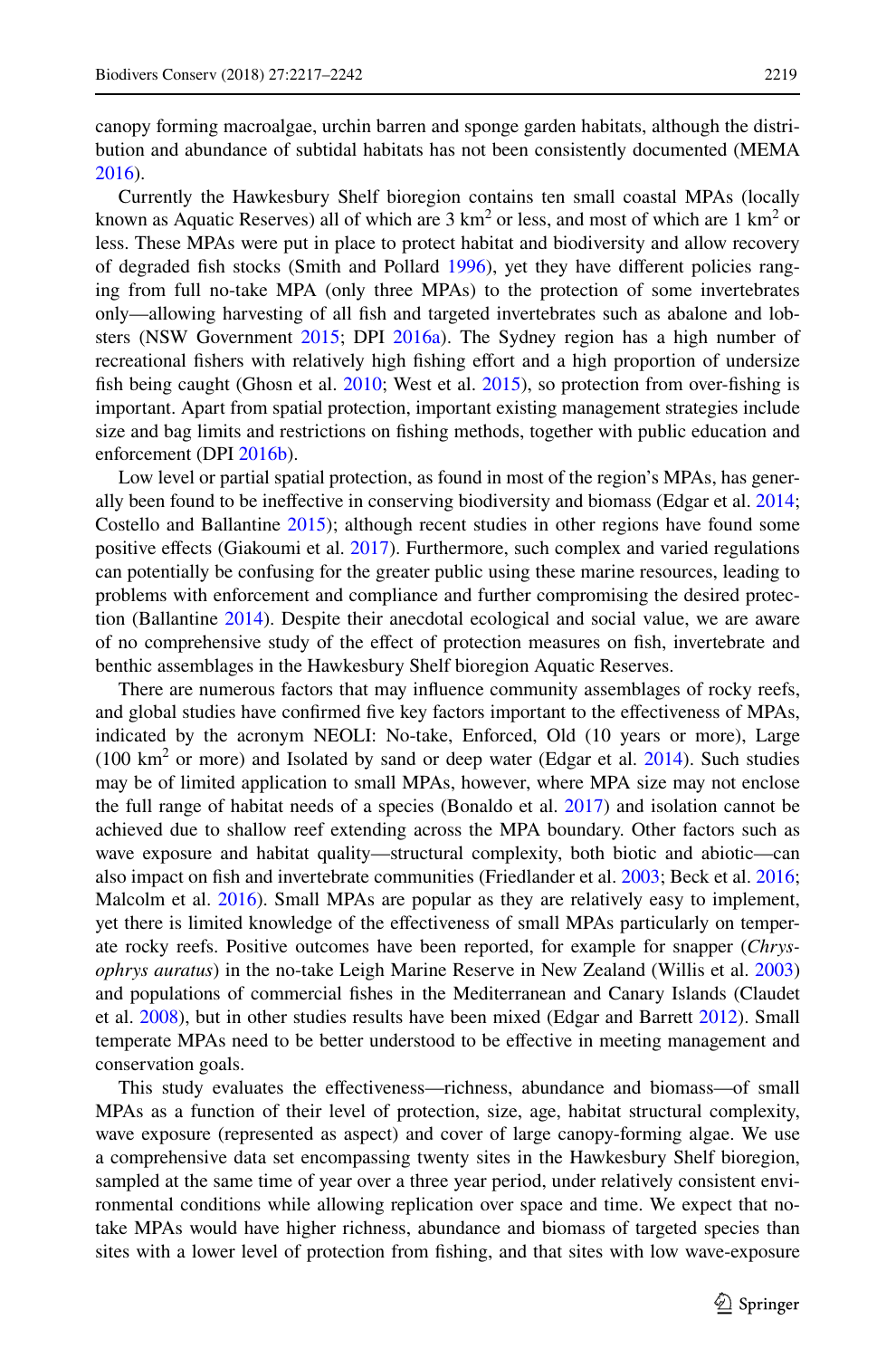would have higher fish species richness compared to sites with higher wave exposure (e.g. Lester et al. [2009](#page-23-8); Depczynski and Bellwood [2005](#page-21-11); Beck et al. [2016](#page-21-9)). We discuss the results in the context of informing future management decisions, and contributing to the understanding of the drivers of efectiveness of small MPAs.

# **Method**

# **Study area and sites**

The Hawkesbury Shelf bioregion extends across almost 2° of latitude along the South Eastern Australian coast (32°54′S–34°34′S). We studied eight of the ten Aquatic Reserves located in the Hawkesbury Shelf bioregion; two Aquatic Reserves were excluded as they are estuarine rather than coastal. In addition, we included one National Park Marine Extension in the bioregion with a no-take policy, Bouddi, and one no-take MPA just south of the



<span id="page-3-0"></span>**Fig. 1** Study locations by Protection Level (PL): A—full no-take MPA; B—MPA allowing line fshing and collection of abalone and lobster only; C—MPA allowing line and spear fshing, and collecting lobster and abalone only; D—no MPA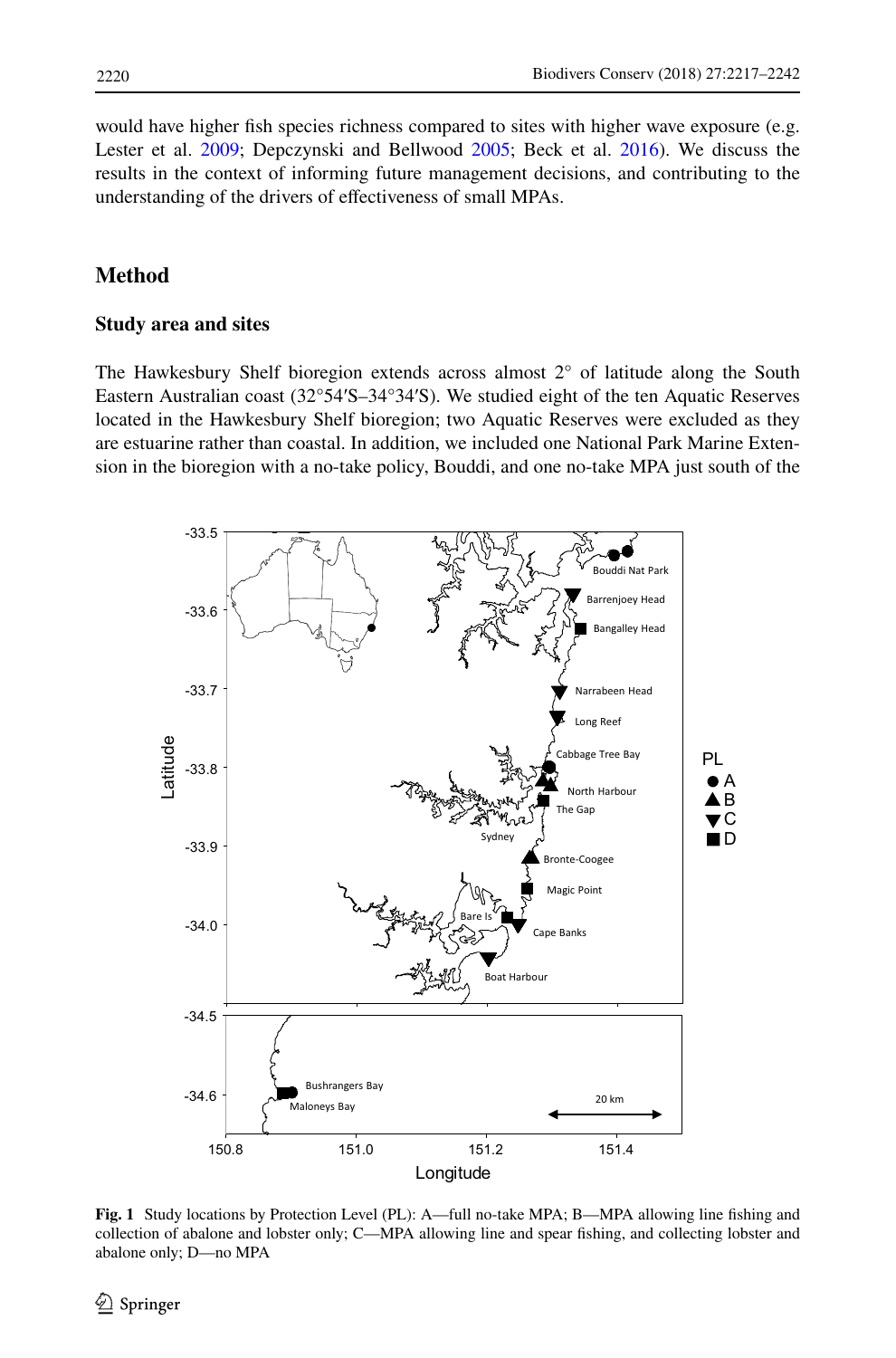| PL            | Site                        | <b>MPA</b>                     | Age (years) | Size $(km^2)$ | Habitat<br>complex-<br>ity | Aspect | Algal<br>canopy<br>$(\%)$ | No. of<br>surveys       |
|---------------|-----------------------------|--------------------------------|-------------|---------------|----------------------------|--------|---------------------------|-------------------------|
| A             | Caves Bay                   | <b>Bouddi National</b><br>Park | 46          | 2.82          | 0.76                       | 0.90   | 8                         | $\overline{4}$          |
|               | <b>Bass Point</b>           | Bushranger's<br>Bay            | 35          | 0.3           | 0.48                       | 0.33   | 13                        | $\overline{4}$          |
|               | Fairy Bower                 | Cabbage Tree<br>Bay            | 15          | 0.2           | 0.70                       | 0.10   | 23                        | 6                       |
|               | Maitland Bay                | <b>Bouddi National</b><br>Park | 46          | 2.82          | 0.42                       | 1.00   | 48                        | $\overline{4}$          |
|               | Shelly Beach                | Cabbage Tree<br>Bay            | 15          | 0.2           | 0.40                       | 0.10   | 19                        | 6                       |
|               | Shelly North                | Cabbage Tree<br>Bay            | 15          | 0.2           | 0.58                       | 0.10   | $\mathbf{0}$              | 6                       |
| B             | South Clovelly              | <b>Bronte-Coogee</b>           | 15          | 0.4           | 0.66                       | 0.78   | 47                        | $\overline{c}$          |
|               | Gordons Bay                 | <b>Bronte-Coogee</b>           | 15          | 0.4           | 0.44                       | 0.40   | 35                        | 5                       |
|               | <b>Inside North</b><br>Head | North Harbour                  | 35          | 2.6           | 0.54                       | 0.33   | 11                        | $\overline{4}$          |
|               | The Blocks                  | North Harbour                  | 35          | 2.6           | 0.84                       | 0.78   | $\mathbf{0}$              | 6                       |
| $\mathcal{C}$ | <b>Boat Harbour</b>         | <b>Boat Harbour</b>            | 15          | 0.7           | 0.46                       | 0.72   | 6                         | $\overline{4}$          |
|               | Cruwee Cove                 | Cape Banks                     | 15          | 0.2           | 0.34                       | 0.44   | 19                        | $\overline{4}$          |
|               | Dragon Alley                | Barrenjoey<br>Head             | 15          | 0.3           | 0.62                       | 0.39   | 21                        | $\overline{4}$          |
|               | Long Reef Basin Long Reef   |                                | 37          | 0.8           | 0.38                       | 0.50   | 17                        | $\overline{4}$          |
|               | Narrabeen Head              | Narrabeen Head                 | 15          | 0.1           | 0.24                       | 0.56   | 60                        | 1                       |
| D             | <b>Bangalley Head</b>       | n/a                            | n/a         | n/a           | 0.80                       | 0.50   | $\overline{c}$            | 2                       |
|               | <b>Bare Island</b>          | n/a                            | n/a         | n/a           | 0.50                       | 0.10   | $\mathbf{1}$              | $\overline{4}$          |
|               | <b>Maloneys Bay</b>         | n/a                            | n/a         | n/a           | 0.30                       | 1.00   | 25                        | $\overline{4}$          |
|               | Magic Point                 | n/a                            | n/a         | n/a           | 0.90                       | 0.39   | 35                        | $\overline{c}$          |
|               | The Gap                     | n/a                            | n/a         | n/a           | 0.64                       | 0.72   | 55                        | $\overline{\mathbf{4}}$ |

<span id="page-4-0"></span>**Table 1** Site characteristics of MPAs of the Hawkesbury shelf bioregion

Habitat complexity is measured on a scale from 0 (fat rocky reef) to 1 (complex clifs and overhangs). Aspect is a proxy for wave exposure, measured on a scale from 0 (sheltered bay) to 1 (fully exposed shore). Protection Levels (PL): A—full no-take MPA; B—MPA allowing line fshing and collection of abalone and lobster only; C—MPA allowing line and spear fshing, and collecting lobster and abalone only; D—no MPA

bioregion, Bushrangers Bay (Fig. [1\)](#page-3-0), which in practice were equivalent to no-take Aquatic Reserves.

A total of 20 sites, distributed among 15 locations, each with one of four levels of pro-tection, were surveyed (Fig. [1,](#page-3-0) Table [1](#page-4-0)). A total area of  $40,000 \text{ m}^2$  was surveyed over a three-year period. Each MPA was designated as a single location containing between one and three sites, depending on MPA size and accessibility. Non-MPA sites were chosen to match nearby MPA characteristics such as aspect, benthic complexity and habitat as much as possible.

Habitat complexity of the surveyed sites varied from predominantly fat rocky reef to steep walls with caves and overhangs. Algal canopy ranged from urchin barrens (no canopy) to widespread kelp beds. Aspect, a proxy which we used to indicate exposure or wave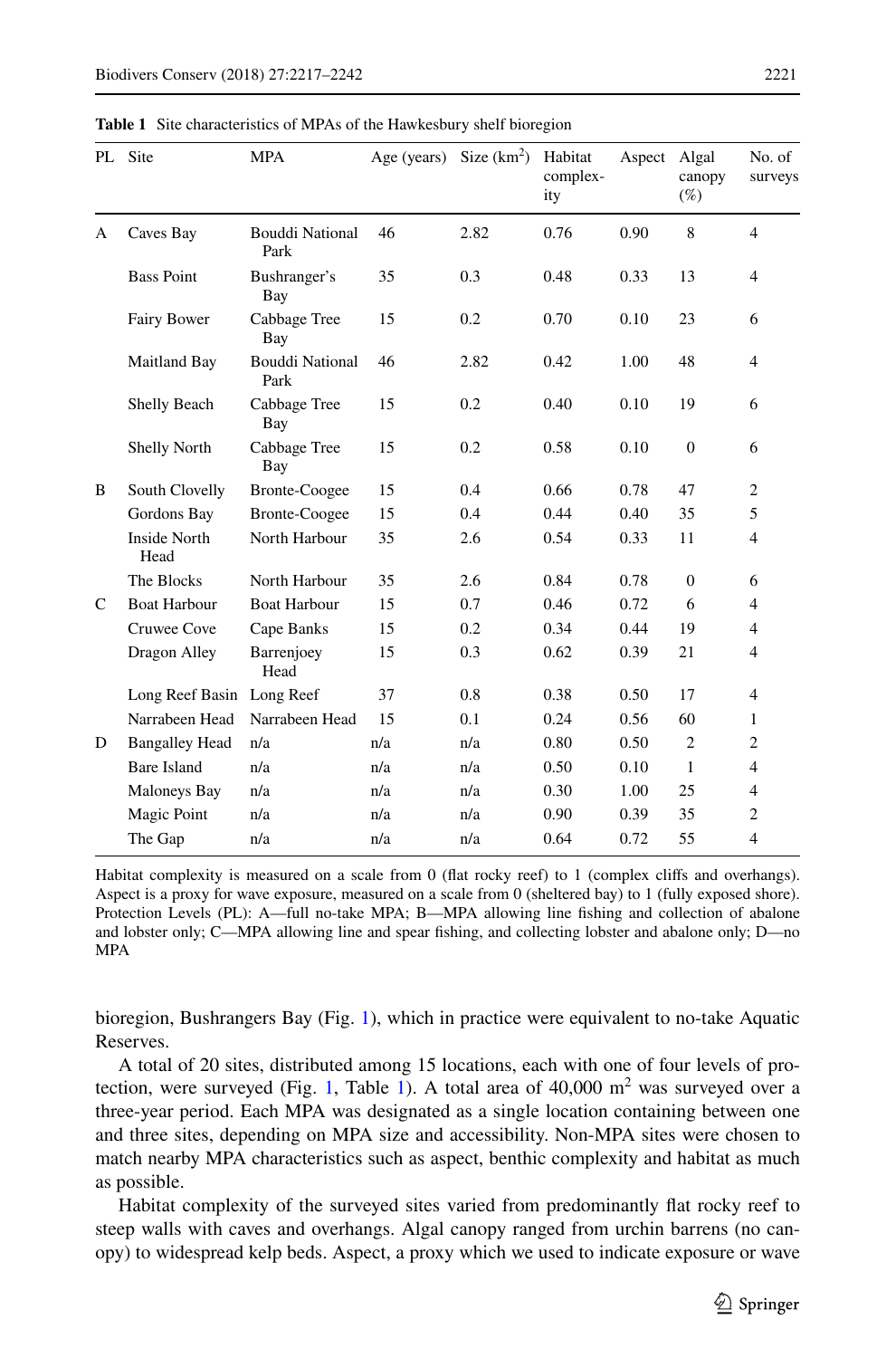energy, varied from sheltered coastal bays and areas behind an island to fully exposed shorelines. Sites were separated by at least 300 m or a habitat gap such as an expanse of bare sand in accordance with Reef Life Survey guidelines (RLS [2016\)](#page-24-4).

#### **Data collection**

During a 4-month period in the late Austral summer and autumn of 2015–2017, a total of 80 Underwater Visual Census (UVC) surveys were conducted by scientists and volunteers on SCUBA using the RLS methodology (RLS [2016\)](#page-24-4). One of the three sampling periods fell within an El Niño, but the strength of effect was rated weak to moderate (BoM [2017](#page-21-12)). Survey sites were selected to encompass the range of our predictor variables as far as possible, considering access, topographic and other practical considerations. Whilst researcher surveys could be directed to manage sampling effort, volunteers were free to survey sites as often as they chose. Thirty-eight surveys were completed in 2015, nine in 2016 (when adverse conditions limited our surveys) and 33 in 2017. The RLS program is based on highly-trained volunteers and has been previously used to assess efectiveness of MPAs around the world (Edgar and Stuart-Smith [2014](#page-22-7)). Studies of this protocol showed no signifcant diference in the results produced by trained scientifc divers compared to RLS volunteers (Edgar et al. [2004](#page-22-8)).

For each survey site in a given year, one to two 50 m transects were laid along consistent depth contours, depending on conditions, site specifcs and gradients (Table [1\)](#page-4-0). In order to exclude depth efects from our study, multiple depths within a narrow range  $(3-11 \text{ m})$  were used, in keeping with similar studies (Stuart-Smith et al. [2015\)](#page-24-5). On average, three diferent depths were surveyed per site, achieving an overall average depth of 6 m.

Marine animals were recorded by divers swimming along paired blocks on either side of each transect tape. All fish species were counted and sized within a 5 m wide $\times$ 5 m high window in front of the diver ("RLS method 1"). Mobile macroinvertebrates were then recorded within 1 m of each side of the transect tape ("RLS method 2"). Biota which could not be identifed in situ were photographed and identifcation was subsequently confrmed by marine scientists or taxonomists. Twenty photo-quadrats of the substrate were also recorded; quadrats were placed according to a stratifed random pattern along each transect (one photo every  $\sim$  2.5 m) to quantify benthic biota. Complexity was evaluated using a visual estimation method whereby sites were placed on a continuum from 0 to 1, where  $0=$ no complexity and  $1=$ steep walls of 3 m or more, overhangs and caves. The relative position of sites on the continuum was refned over multiple surveys and was guided by the development of semantic indicators on the scale, for example 0.6=large boulders and vertical drops between 1 and 3 m.. This approach allowed the complexity of each survey site to be evaluated and compared.

#### **Data processing and analysis**

Fish and invertebrate species richness and abundance were derived directly from method 1 (fsh) and 2 (invertebrate) data respectively. Large fsh were identifed as fsh with a recorded length of 20 cm or greater (Stuart-Smith et al. [2017](#page-24-6)). Fish biomass was calculated from size-classed abundance data using constants from the allometric growth equation Biomass =  $aL^b$  (Froese and Pauly [2017](#page-22-9)). Targeted fish were identified using the NSW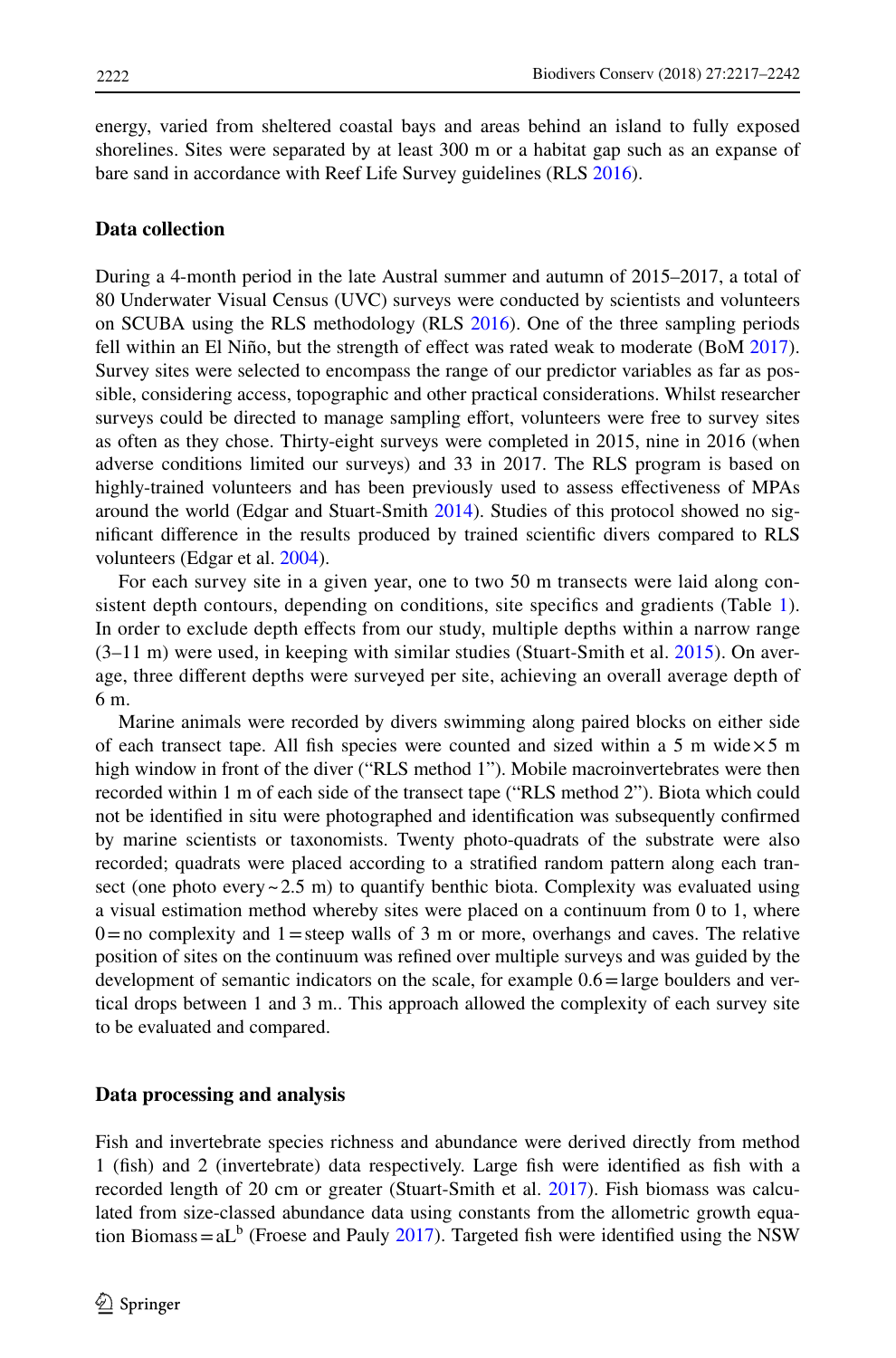Recreational Saltwater Fishing Guide (DPI [2016b\)](#page-21-8). Three small, non-targeted, widespread and abundant fsh species mado (*Atypichthys strigatus*), eastern hulafsh (*Trachinops taeniatus*) and eastern pomfret (*Schuettea scalaripinnis*) were excluded from the "all fsh" abundance data prior to analysis to avoid masking efects of less abundant species on fsh communities. For consistency, these species were also removed from the all fish abundance univariate analysis. Their removal did not alter the signifcance of protection level or the best model, but did result in the loss of signifcance for aspect and complexity. The results of the analyses including all species are presented in Supplementary material (Supplementary Tables S1, S2).

Benthic (photo quadrat) images were uploaded to CoralNet (Beijbom et al. [2012](#page-21-13)), and annotated using the Collaborative and Annotation Tools for Analysis of Marine Imagery (CATAMI) guide version 1.2 to the morphotaxa level (Althaus et al. [2013](#page-20-4)). We classifed to this level as we were interested in the functional role of large canopy-forming macroalgae and coarse-level taxonomy (Althaus et al. [2015](#page-20-5)). Twenty images per transect were annotated with 25 random points per image for the calculation of benthic biota relative abundance and richness (Ayroza et al. [2015](#page-20-6)). Algal canopy was calculated from the relative proportion of annotation points in the photo quadrats for the two local canopy-forming species, kelp (*Ecklonia radiata*) and crayweed (*Phyllospora comosa*).

Protection level was represented as a categorical variable and complexity as a continuous variable, as described above. Aspect was used in this study as an approximation of wave exposure, as the prevailing large swell and storm direction is from the south–southeast (Short and Trenaman [1992;](#page-24-7) Kulmar [1995;](#page-23-9) Fulton and Bellwood [2004\)](#page-22-10). Wave conditions were assumed to be consistent across the bioregion based on consistent extreme wave heights (varying from eight to nine metres across NSW) and direction (south-east to south–south-east in central to southern NSW) (Shand et al. [2011](#page-24-8)). Wave exposure was represented as a continuous variable from 0 to 1, indicating the direction faced by the shoreline nearest to the site, where 1 represents a shoreline facing directly SSE, i.e. maximum exposure. Sites inside small sheltered bays have shoreline on multiple sides, so this variable was assigned a value of half the aspect of the mouth of the bay, in order to account for the reduced wave exposure inside the bay compared to the mouth.

#### **Statistical analyses**

To investigate the relationship between predictor variables (age, size, protection level, aspect, complexity and algal canopy) and response variables (richness, abundance and biomass) we used linear mixed models in R (R Core Team [2015\)](#page-24-9) as implemented in the *lme4* package (Bates et al. [2013](#page-21-14)). Random effects for year and site within location were included to account for non-independence across years, unbalanced sampling efort and possible spatial autocorrelation between nearby sites (Pinheiro and Bates [2000\)](#page-24-10). Correlations between predictor variables, distributions of residuals, normality and over-dispersion were checked using the R cor() function, residual plots and QQ plots, and spatial autocorrelation was checked using correlograms in the *ncf* package (Bjørnstad [2004\)](#page-21-15), and were all found to be acceptable in the fnal mixed model.

The small number and size of MPAs in the bioregion presented a challenge for the survey design, particularly with regard to achieving sufficient spatial replicates for the full range of predictor variables and the potential for interactions between them. We chose advanced modelling methods and analyses to account for the shortage of replicate MPAs (particularly A, no-take), limited geographic options (particularly aspect) and unbalanced sampling effort (determined by volunteer site preferences).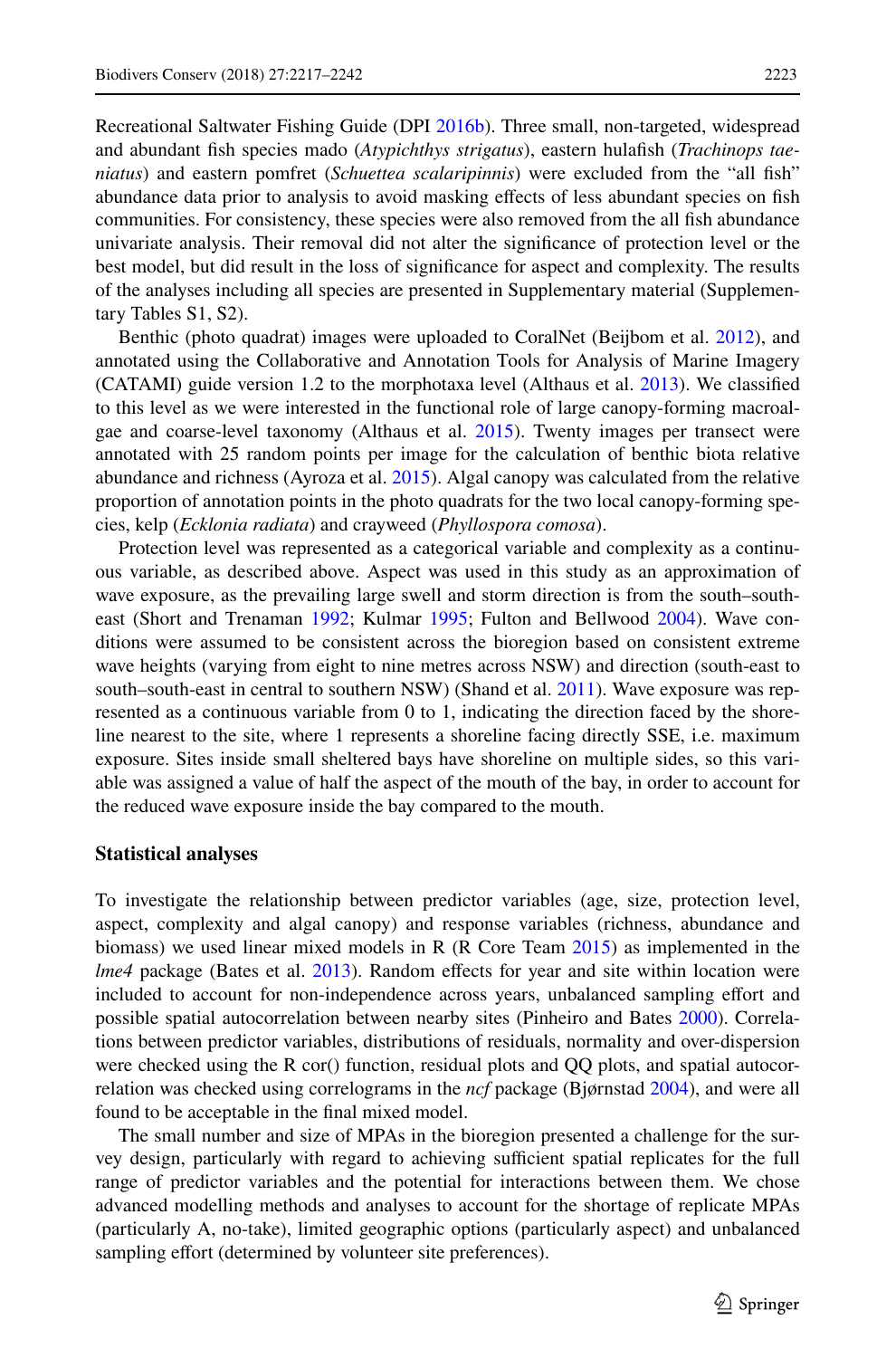Twenty-three initial models were constructed to represent a range of ecologicallyplausible predictor variable combinations including two-way interaction terms. Size and age only apply to MPA sites, so these were modelled on 15 sites whereas protection level, aspect, complexity and algal canopy were modelled across all 20 sites. Gaussian, Poisson and Negative Binomial distributions, and square root and log transforms of abundance and biomass were evaluated. Models were selected based on residual plots (over- and underdispersion), normality and factor signifcance. MPA size and MPA age, and interactions complexity x protection level and algal canopy x protection level did not improve model fit and were not significant ( $p > 0.05$ ) for any response variables. The final model used a Gaussian distribution on natural log transformed abundance and biomass data and untransformed richness data, with predictive variables for protection level, aspect, their interaction, complexity, algal canopy and random efects for year, and site within location.

The Information Theoretic approach, implemented in the *MuMIn package* in R (Bartoń [2013\)](#page-20-7) was then applied to the global model developed in this initial analysis (Burnham and Anderson [1998\)](#page-21-16). Models were ranked using corrected AIC (AICc) to allow for the relatively small number of sites (Symonds and Moussalli [2011](#page-24-11)). Predictor variables were assessed using Relative Variable Importance (RVI), calculated as the sum of the Akaike weights of all the models which contain each variable, and signifcance, using model-averaged coefficients (Table S2). Due to the presence of the interaction term, post hoc analyses were conducted by re-levelling the protection categorical variable, enabling all protection levels to be compared to each other using corrected p values (Rice [1989\)](#page-24-12). Results were plotted using *ggplot2* (Wickham [2011\)](#page-24-13) and are presented in tabular form in Table [2.](#page-8-0)

Multivariate analyses of community compositions were conducted using R packages *vegan* (Oksanen et al. [2013](#page-24-14)) and *MASS* (Venables and Ripley [2002\)](#page-24-15). Similarity Percentage (SIMPER) analyses identifed which species were driving diferences between diferent protection levels (Clarke and Warwick [1994\)](#page-21-17) and non-metric multi-dimensional scaling (nMDS) plots were used to visualize the diferences in community composition, and the species and factors driving community diferences based on the results of the univariate analysis.

# **Results**

#### **Fish**

Aspect and protection level were the most important predictors of fsh species richness. Naturally sheltered (low aspect, low wave exposure), high protection level (no-take) sites had higher richness, but also higher variance (Fig. [2\)](#page-9-0). For large fsh, protection level was signifcantly diferent between levels A (no-take MPA) and C (MPA open to line and spear fishing).

Complexity was the most important predictor for all fsh and large fsh abundance, but was only significant for large fish. More complex sites had higher fish abundance (Fig. [3](#page-10-0)). Aspect was the most important predictor of targeted fsh abundance; naturally sheltered sites had more targeted fsh. Protection level was important but not signifcant for large and targeted fsh abundance.

Complexity was the most important predictor and the only signifcant factor for both all fish and large fish biomass (Fig. [4](#page-11-0)). Fish biomass increased with complexity. The interaction between aspect and protection level was signifcant and the most important predictor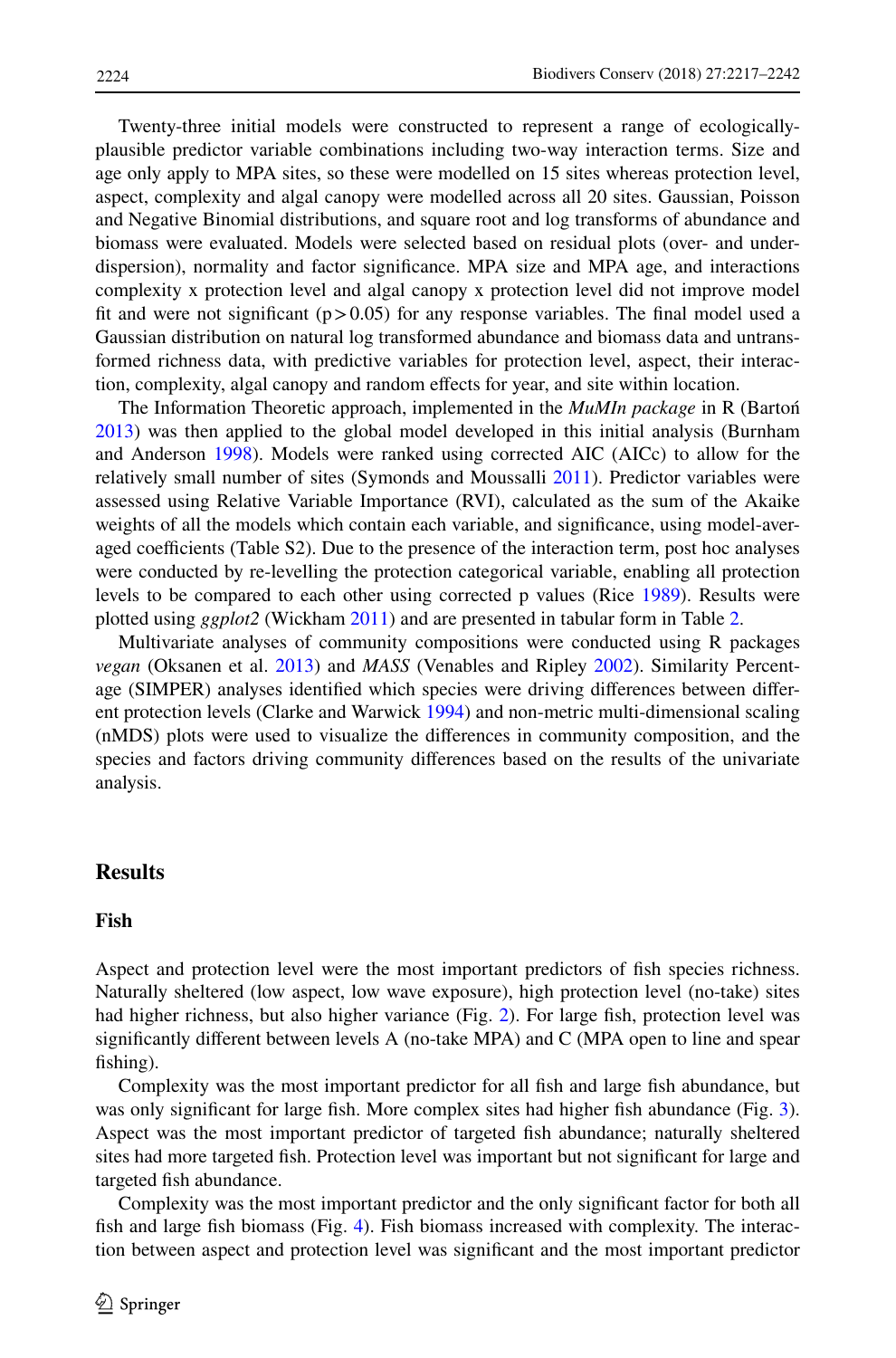|                      | Aspect  | Protection level (PL) | $Aspect \times PL$ | Habitat com-<br>plexity | Algal canopy |
|----------------------|---------|-----------------------|--------------------|-------------------------|--------------|
| Richness             |         |                       |                    |                         |              |
| All fish             | $1*$    | 1                     | 1                  | 0.91                    | 0.74         |
| Large fish           | $1*$    | $1*$ A–C              | 1                  | 0.86                    | 0.63         |
| Target fish          | $0.99*$ | 0.99                  | 0.95               | 0.53                    | 0.41         |
| <b>Invertebrates</b> | 0.96    | 0.96                  | 0.92               | 0.60                    | 0.45         |
| <b>Benthos</b>       | 0.97    | 0.98                  | 0.94               | 0.90                    |              |
| Abundance            |         |                       |                    |                         |              |
| All fish             | 0.83    | 0.25                  | 0.18               | 0.92                    | 0.50         |
| Large fish           | 0.71    | 0.83                  | 0.33               | $0.97*$                 | 0.52         |
| Target fish          | $0.97*$ | 0.91                  | 0.80               | 0.41                    | 0.33         |
| Invertebrates        | 0.62    | 0.47                  | 0.37               | 0.65                    | $0.98*$      |
| <b>Biomass</b>       |         |                       |                    |                         |              |
| All fish             | 0.88    | 0.17                  | 0.07               | $1*$                    | 0.28         |
| Large fish           | 0.88    | 0.75                  | 0.47               | $0.96*$                 | 0.28         |
| Target fish          | $0.99*$ | $0.97*$ A-B, A-C      | $0.94* A-B$        | 0.49                    | 0.29         |

<span id="page-8-0"></span>**Table 2** Relative Variable Importance (RVI), calculated as the sum of the Akaike weights of all the models which contain this predictor, from 0 to 1

An RVI value of 1 indicates this variable is present in every top ftting model

\*Predictor is significant in the model averaged coefficients,  $p < 0.05$ . Letters indicate categorical variable pairs which are significantly different e.g.  $A-C=no$ -take MPAs are significantly different to MPAs allowing line and spear fshing and the collection of lobster and abalone. Best models, AICc values, weights and averaged coefficients are provided in supplementary material (Tables S1, S2)

for the biomass of targeted fsh species, indicating that the efect of the protection level changed with aspect. Targeted fsh biomass was higher in sheltered sites for fully protected (A) and unprotected sites (D), but lower in partially protected (B) and (C) sites. Cabbage Tree Bay Aquatic Reserve had a markedly higher biomass of targeted fsh species than other MPA and non-MPA locations (Fig. [5\)](#page-12-0).

The infuence of Cabbage Tree Bay on these results was tested by removing this location. Whilst this resulted in a loss of signifcance, it did not substantially change the relative importance (RVI) of factors for richness. It did reduce the relative importance of protection level and increase the importance of habitat complexity for fsh abundance and biomass, but aspect remained the most important factor.

#### *Fish community composition*

A total of 161 fsh species were recorded across the surveyed sites; 81 large fsh species  $(20 \text{ cm} +)$  of which 17 were targeted fish species. A total of 62,290 fish individuals were recorded over all locations over the 3 years; 21,276 after exclusion of *A. strigatus, T. taeniatus* and *S. scalaripinnis*. A total of 1817 targeted fsh were recorded, of which 1379 were legal size (legal sizes vary by species). Of all legal sized fish, 1240 (90%) were in notake MPAs, 1188 of these (96%) were in the one MPA, Cabbage Tree Bay. The total fsh biomass over all sites and years was 2527 kg of which 1816 kg was large fsh and 905 kg was targeted fish.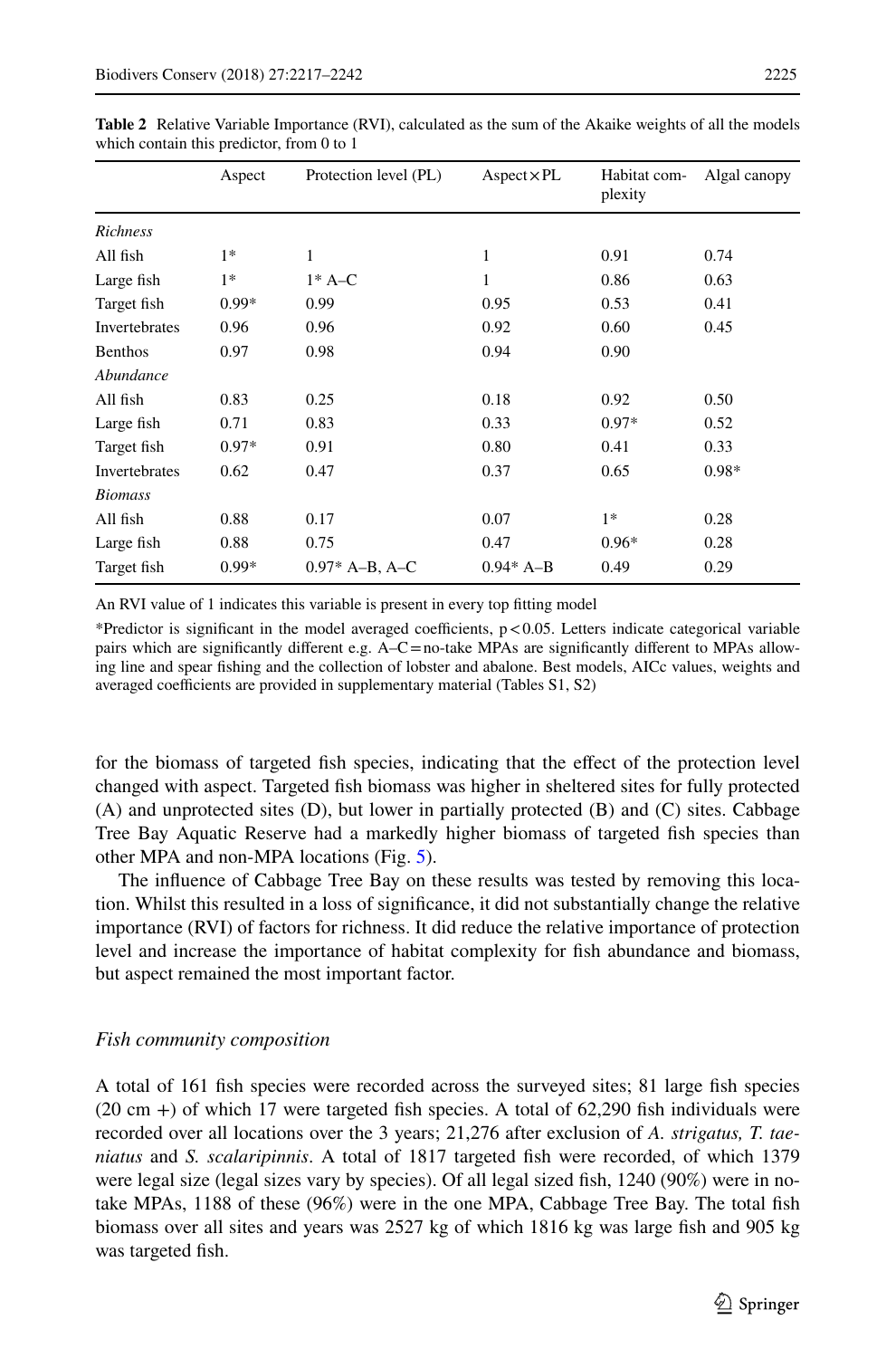<span id="page-9-0"></span>**Fig.** 2 All fish  $(a)$ , large fish  $(b)$ and targeted fsh (**c**) species richness by signifcant factor aspect (wave exposure), for all surveys from 2015 to 2017, categorised by site protection level (PL); A—full no-take MPA; B—MPA allowing line fshing and collection of abalone and lobster only; C—MPA allowing line and spear fshing, and collecting lobster and targeted fish (c) species rich-<br>ness by significant factor aspect<br>(wave exposure), for all surveys<br>from 2015 to 2017, categorised<br>by site protection level (PL);<br>A—full no-take MPA; B—MPA<br>allowing line fishing and coll



The most common fsh species were crimson banded wrasse (*Notolabrus gymnogenis*) (detected on 98% of transects across all years), *T.taeniatus* (96%), white ear parma (*Parma microlepis*) (94%), and *A. strigatus* (89%). The most abundant fsh species were *T. taeniatus* (total of 24,672 individuals across all transects and years), *A. strigatus* (12,105 individuals) and *S. scalaripinnis* (4237 individuals). The most abundant large fsh were luderick (*Girella tricuspidata*) (844 individuals) and yellowtail scad (*Trachurus novaezelandiae*) (663 individuals), and the most abundant targeted fsh were *G. tricuspidata* (845 individuals) and red morwong (*Cheilodactylus fuscus*) (240 individuals). Diferences in large fsh abundance between protection levels were related to eight fish species (Fig.  $6$ ).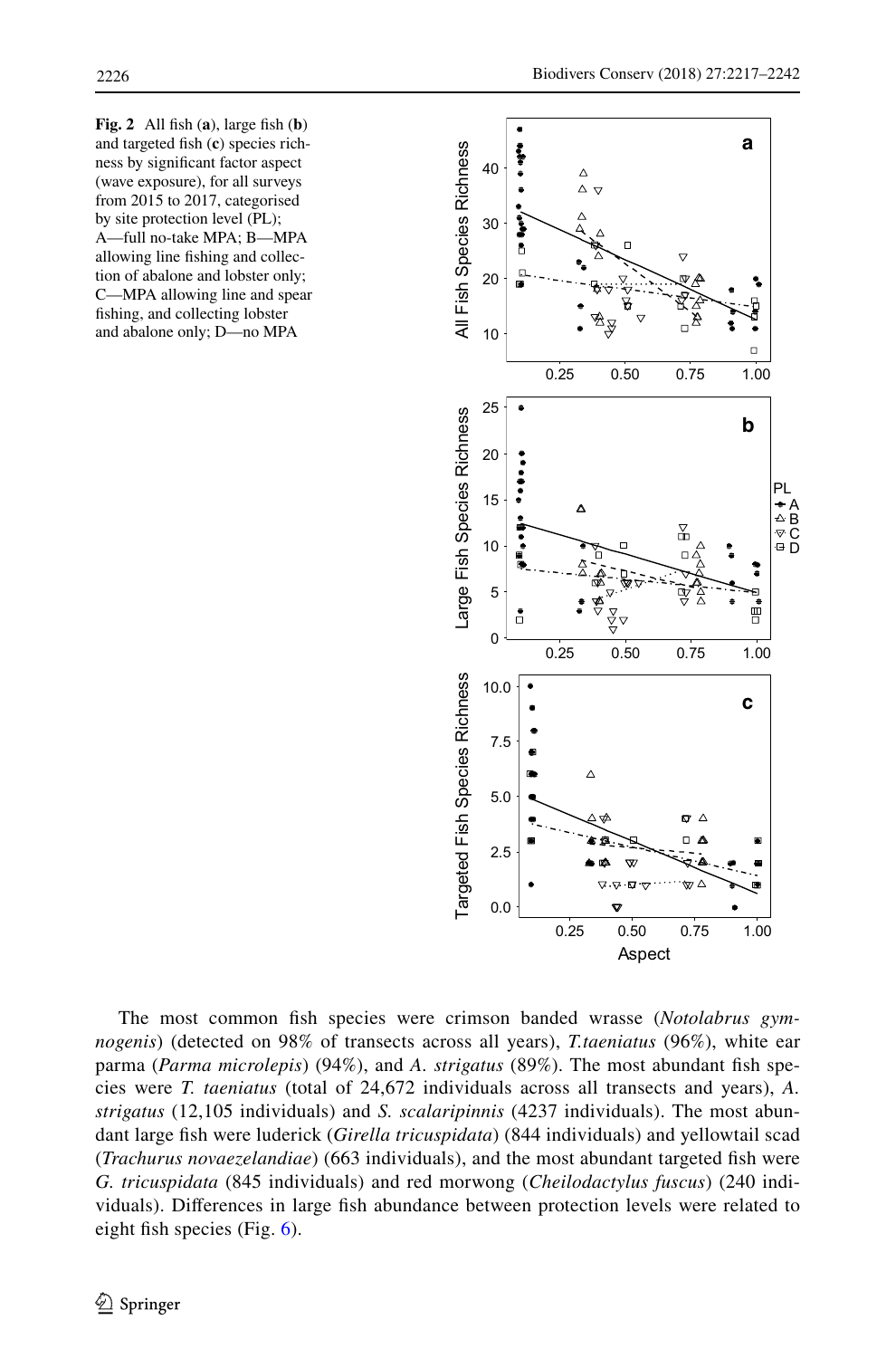<span id="page-10-0"></span>**Fig. 3** Large fsh (**a**), targeted fish (**b**) and invertebrate abundance (**c**) by signifcant factors habitat complexity, aspect and algal canopy. Surveys from 2015 to 2017, categorised by site protection level; A—full no-take MPA; B—MPA allowing line fshing and collection of abalone and lobster only; C—MPA allowing line and spear fshing, and collecting lobster and abalone Fig. 3 Large fish (a), targeted<br>
fish (b) and invertebrate abundance (c) by significant factors<br>
dance (c) by significant factors<br>
habitat complexity, aspect and<br>
algal canopy. Surveys from 2015<br>
to 2017, categorised by s



A number of species popular with recreational fshers were notable by their scarcity. Snapper (*C. auratus*) were scarce and small; only 11 individuals were recorded on transects in the 3 years, and all were undersize (<30 cm). No mulloway (*Argyrosomus japonicas*) were recorded. Legal-sized mullet (*Myxus elongatus*) and tarwhine (*Rhabdosargus sarba*) were only recorded at Cabbage Tree Bay sites.

The highest fsh biomass was contributed by *G. tricuspidata* (391 kg), blue groper (*Achoerodus viridis*) (343 kg) and *A. strigatus* (250 kg). *Girella tricuspidata* and *A.*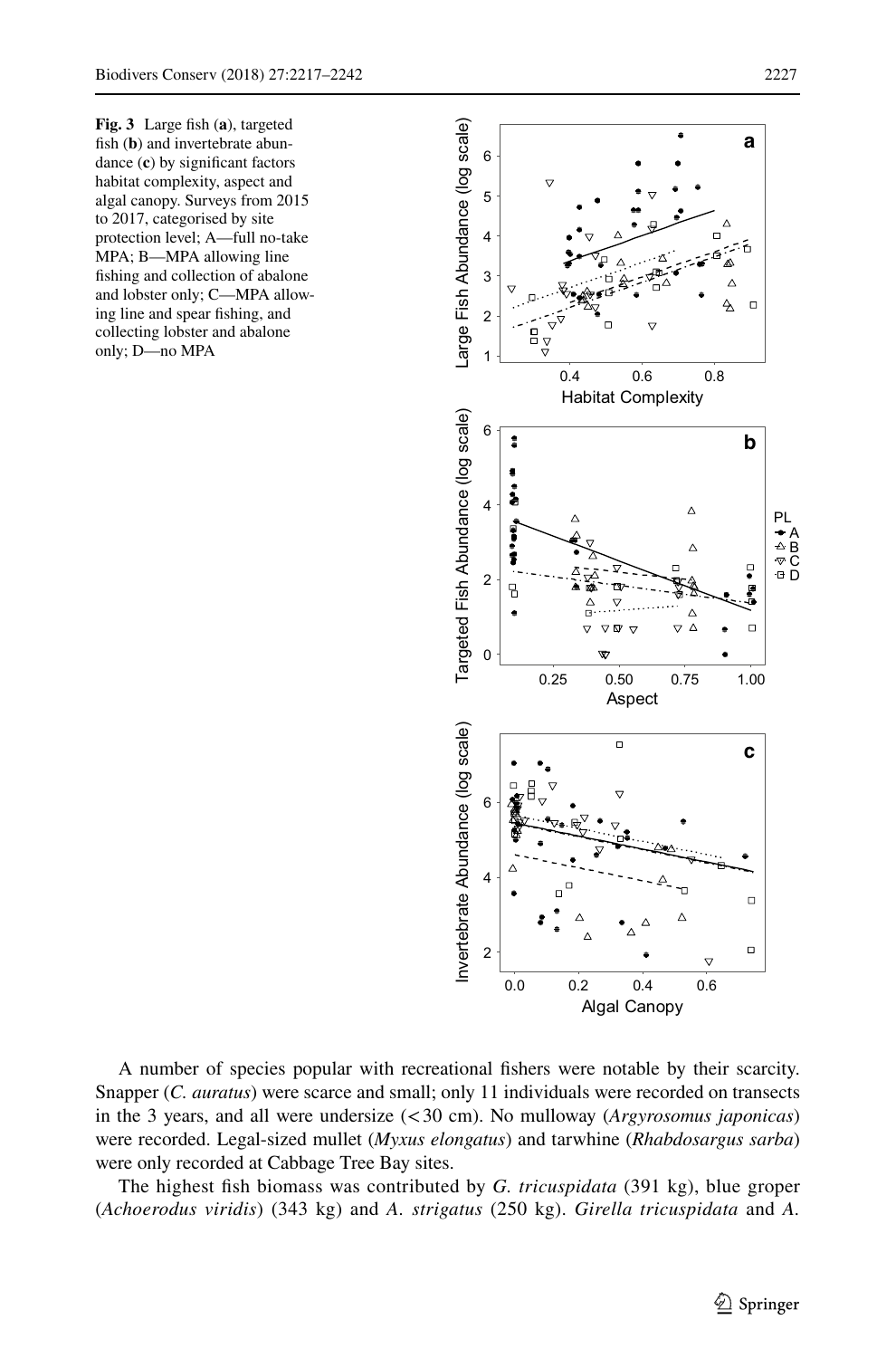<span id="page-11-0"></span>**Fig. 4** All fsh (**a**), large fsh (**b**), and targeted fsh (**c**) biomass by signifcant factors habitat complexity, aspect and protection level. Surveys from 2015 to 2017, categorised by site protection level; A—full no-take MPA; B—MPA allowing line fshing and collection of abalone and lobster only; C—MPA allowing line and spear fshing, and collecting lobster and abalone only; D—no MPA



*viridis* also had the highest biomass of large and targeted fish species. A range of fish species, targeted and untargeted, contributed to differences in large fish abundance, where habitat complexity was the significant factor (Fig. [6\)](#page-13-0). Diamondfish (*Monodactylus argenteus*), cornetfsh (*Fistularia commersonii*), and longfn pike (*Dinolestes lewini*) are all untargeted species, and wobbegong (*Orectolobus maculatus*) may be targeted as a shark, but has a bag limit of zero. Diferences in fsh biomass across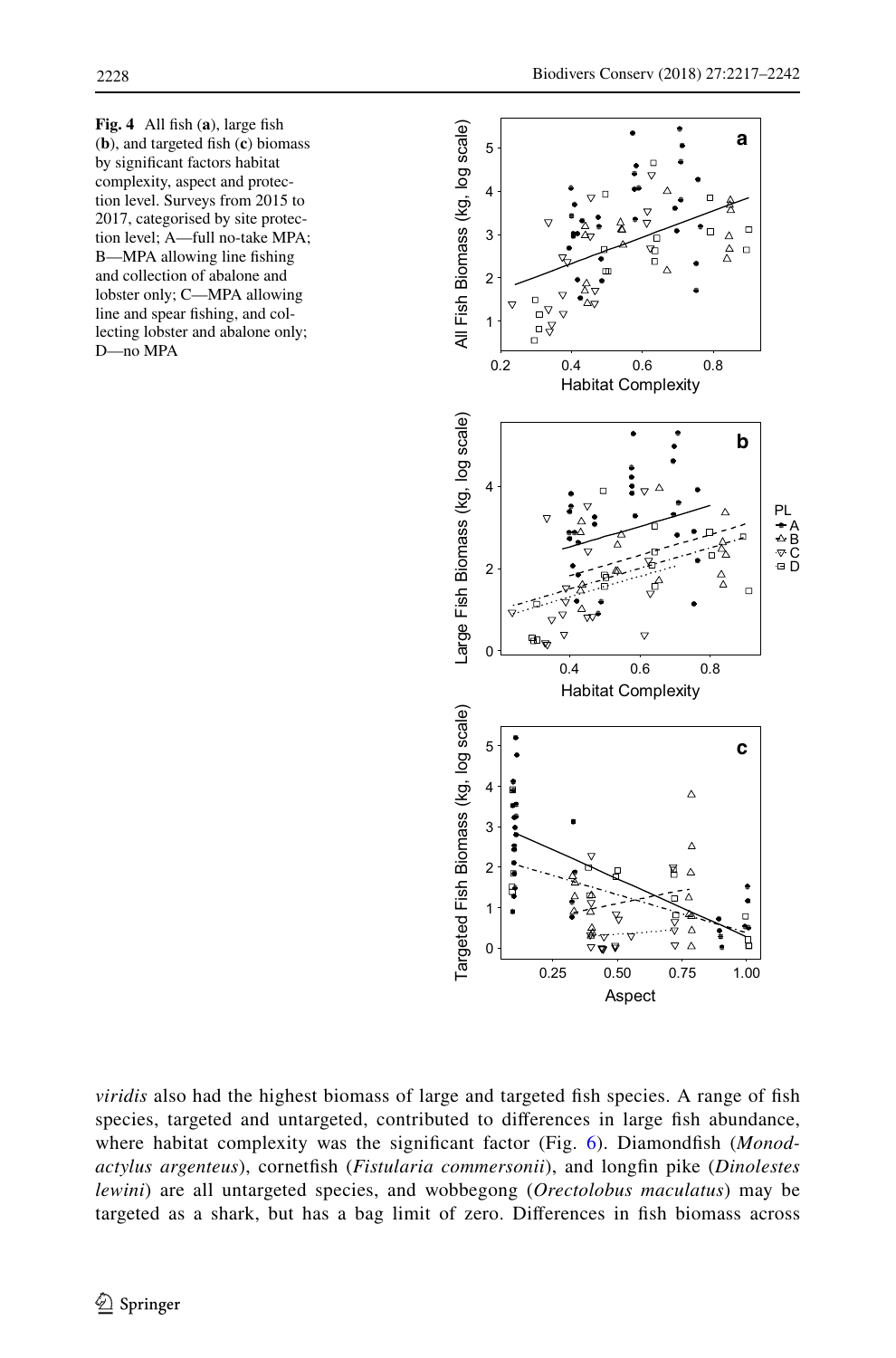

Aquatic Reserve / Location within Protection Level

<span id="page-12-0"></span>**Fig. 5** Biomass of targeted fsh species by study location (boxes indicate median, frst and third quartiles and whiskers indicate values no further than 1.5×Inter-quartile range). A—full no-take MPA; B—MPA allowing line fshing and collection of abalone and lobster only; C—MPA allowing line and spear fshing, and collecting lobster and abalone only; D—no MPA

protection levels were strongest for a number of targeted, unprotected fsh species such as *G. tricuspidata* and *A. australis* (Fig. [7\)](#page-14-0).

### **Mobile macro invertebrates**

The most important variables in predicting mobile macro-invertebrate richness were aspect, protection level and the interaction between these, although none of these factors were signifcant. Invertebrates were signifcantly less abundant at sites with more algal canopy (Fig. [3\)](#page-10-0). The RLS method requires large canopy-forming macroalgae to be parted and searched to record mobile macroinvertebrates living within and under the canopy, so this result is unlikely to be confounded. The efect of fsh abundance on invertebrates was assessed and found to have lower importance (RVI) than other factors. This lack of efect may be due to the particular fsh species which are more abundant in MPAs in the region—for example *G. tricuspidata* (which are herbivores) and *A. australis* (which are not large enough to feed on the most abundant invertebrate, *C. rodgersii*). Furthermore, one of the largest urchin predators—*A. viridis*—enjoys species-specifc protection across all sites.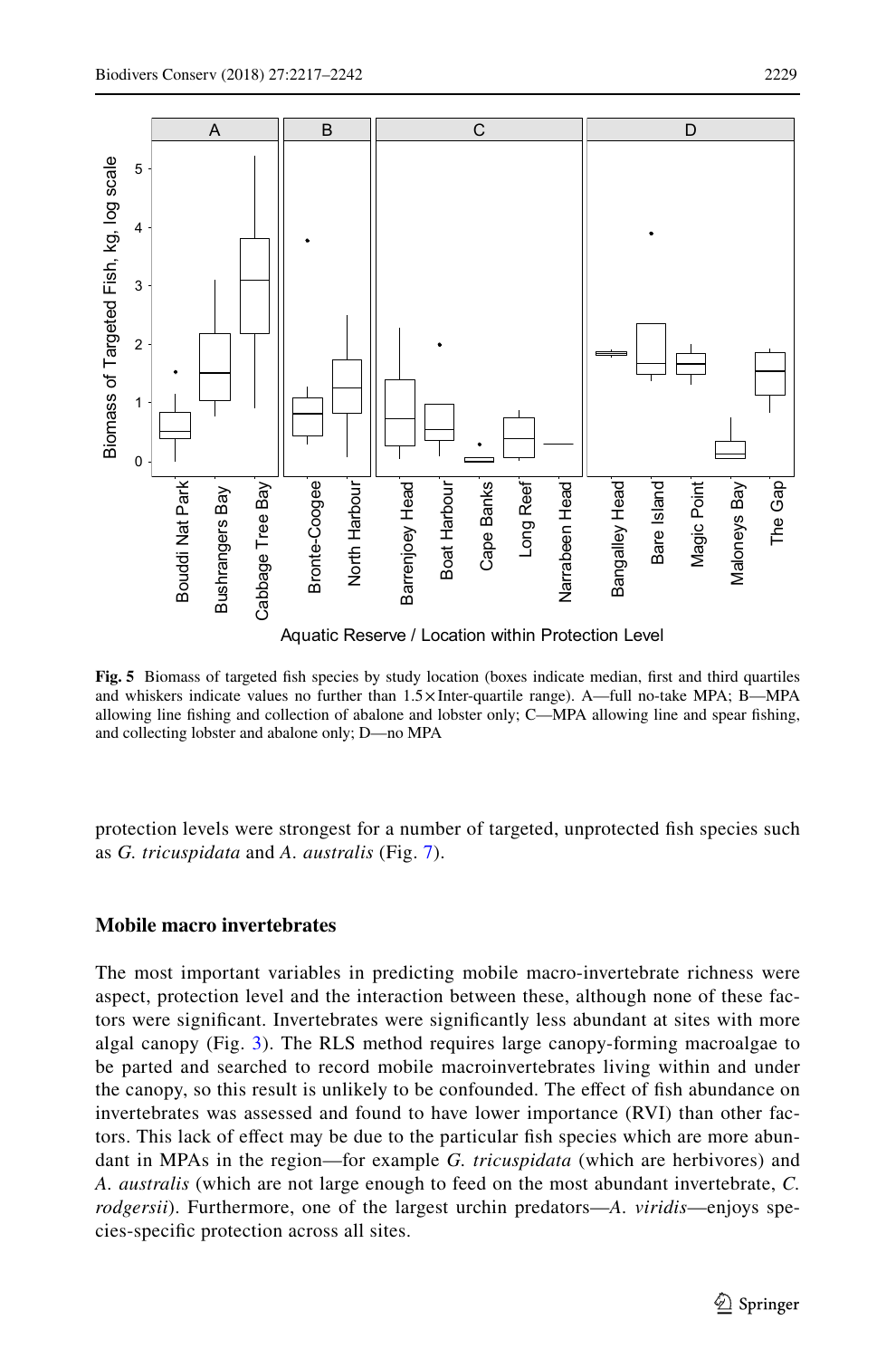

<span id="page-13-0"></span>**Fig.** 6 nMDS ordination plot of similarity of large 20 cm + fish abundance (a) and targeted fish biomass (b) assemblages across 20 sites, categorised by site protection level; A—full no-take MPA; B—MPA allowing line fshing and collection of abalone and lobster only; C—MPA allowing line and spear fshing, and collecting lobster and abalone only; D—no MPA. Vectors indicate species driving diferences and the signifcant predictor variable (bold)

#### *Community composition*

A total of 53 invertebrate species and 20,930 invertebrate individuals were recorded over the 3 years of surveys. The most common invertebrate species were tent shells (*Astralium tentoriformis*) (present on 98% of transects), black urchins (*Centrostephanus rodgersii*) (88%) and turban shells (*Lunella torquate*) (51%). Figure [7](#page-14-0) shows two abundant invertebrate species and algal canopy by protection level. These were also the most abundant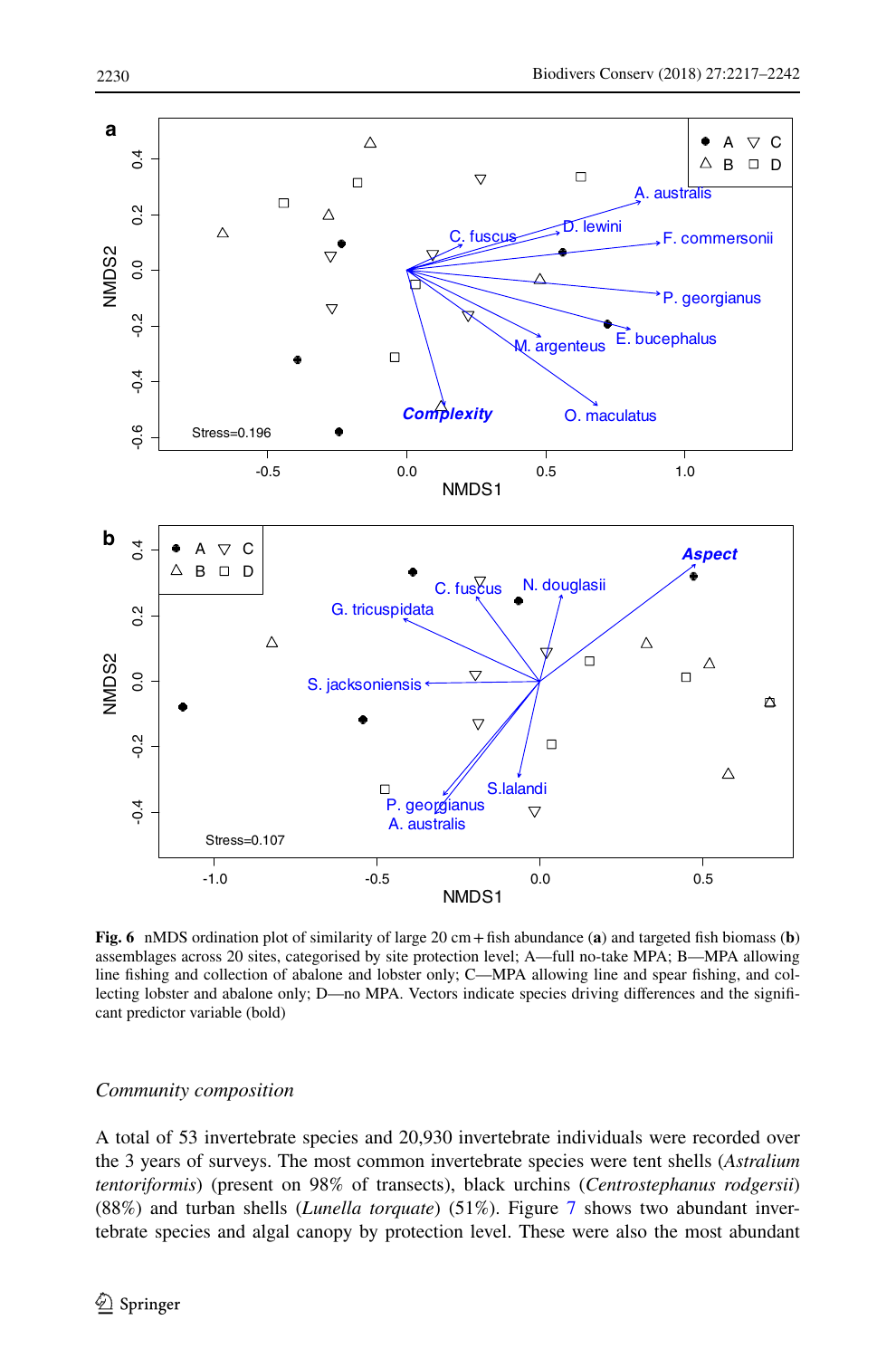

<span id="page-14-0"></span>**Fig. 7** Selected common species showing log biomass (fsh), and abundance (invertebrates and large canopy forming macroalgae) per survey by protection level. The top row contains popular targeted species; the middle row contains non-targeted species (*N. gymnogenis* and *P. microlepis*) and *A. viridis* which enjoys species-level protection. Boxes indicate median, frst and third quartiles and whiskers indicate values no further than 1.5×Inter-quartile range. Protection levels A—full no-take MPA; B—MPA allowing line fshing and collection of abalone and lobster only; C—MPA allowing line and spear fshing, and collecting lobster and abalone only; D—no MPA

species, with a total of 12,959 *C. rodgersii*, 6834 *A. tentoriformis* and 522 *L. torquata* across all years and transects. Diferences in invertebrate abundance between protection levels were related to *L. torquata,* the tritons *Cabestana spengleri* and *Ranella australasia, C. rodgersii,* orange feather star (*Comanthus trichoptera*), slate pencil urchin (*Phyllacanthus parvispinus*) and the nudibranch *Doriprismatica atromarginata*.

### **Benthic communities**

There were no strong patterns in the relative importance of predictor variables for benthic richness, and no signifcant diferences between the benthic assemblages by protection levels. A total of 27 benthic morpho-taxa of sessile and mobile invertebrates and macroalgae were recorded. The highest cover taxa were large canopy-forming macroalgae and encrusting calcareous red algae (both 20% of cover). Large canopy forming macroalgae consisted predominantly of *Ecklonia radiata*; crayweed (*Phyllospora comosa*) was only recorded at the two most southern sites, Maloney's Bay and Bushranger's Bay. Urchin barrens, comprising urchins, encrusting algae and bare rock, represented 27% cover of the area studied.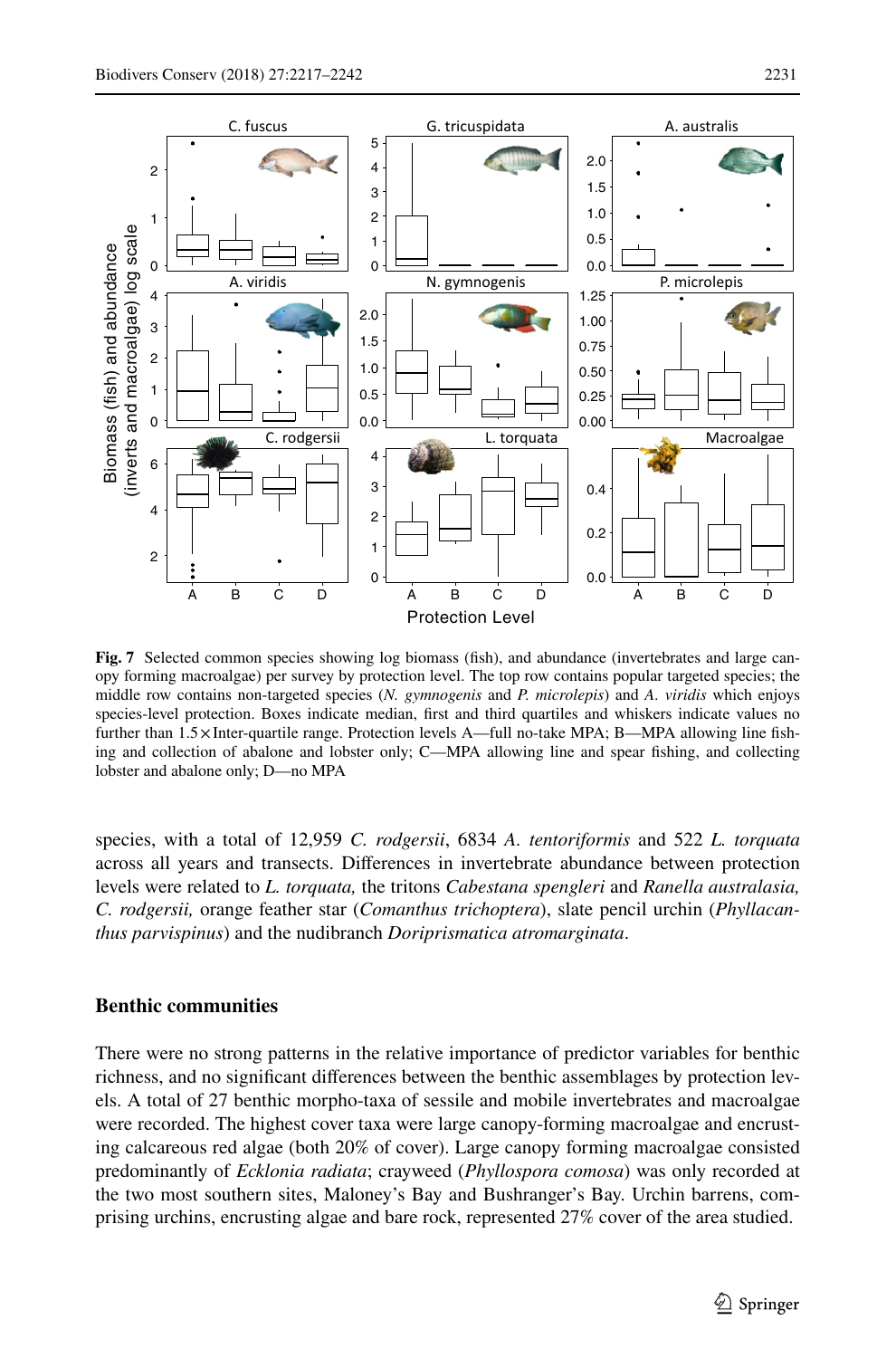### **Discussion**

Given the original objectives of the MPAs, we define "effective" as having relatively high levels of biodiversity (species richness), abundance and biomass, compared to reference sites and/or MPAs with lower protection (Smith and Pollard [1996](#page-24-2)). In accordance with this defnition, only no-take protection was efective for fsh, and MPAs were not efective in protecting invertebrates, or benthic biota. The most important predictors driving fsh communities were aspect, protection level, their interaction, and complexity. Invertebrate richness was related to the same factors (aspect, protection level, their interaction, and complexity), although none were signifcant, and invertebrate abundance fell signifcantly with increasing algal canopy. The benthic community was not signifcantly related to any of the predictors tested.

Of all the MPAs in this study, Cabbage Tree Bay was exceptional in terms of richness, abundance and biomass and appeared to be the main contributor to the signifcant diferences between protection levels. Compared to other no-take MPAs it had twice the richness and abundance of all fsh and large fsh, four times the biomass of all fsh and large fsh and eleven times the biomass of targeted fsh. This is in line with expectations according to the NEOLI criteria (Edgar et al. [2014](#page-22-0)), as Cabbage Tree Bay meets three of the fve criteria (No-take, Enforced and Old). In addition to these criteria, we fnd that for small MPAs, exposure (indicated by aspect), complexity and algal canopy are important factors driving MPA efectiveness. The remainder of the discussion explores the potential mechanisms causing these results and provides recommendations for future management to improve the efectiveness of small MPAs in temperate rocky reefs.

Wind and wave exposure have been suggested as key physical factors infuencing community structure in shallow aquatic habitats (Fulton and Bellwood [2004](#page-22-10)). Increased turbulence, current speeds and wind-induced upwelling bring nutrients to the MPAs; enhancing primary production in the form of micro-algal and benthic algal communities (Ballesteros [1989;](#page-20-8) Hepburn et al. [2007](#page-22-11)). Increased primary production can lead to an increase in invertebrate abundance, which can serve as food for diferent fsh species (Sala [2004](#page-24-16)). On the other hand, too much exposure can also result in severe physical disturbance to benthic communities (Siddon and Witman [2003](#page-24-17)) and can limit primary production (Reed et al. [2011\)](#page-24-18). In this study, aspect was used as a proxy for wind and wave exposure and it was one of the most important factors determining fsh communities. Our results suggest that at the spatial scale of these small MPAs, low exposure has an important and positive efect on fish richness, abundance and biomass, particularly for targeted fish species when combined with no-take protection.

In both terrestrial and aquatic environments, structurally complex habitats are known to support a higher diversity and density of animals (e.g. Manatunge et al. [2000](#page-23-10); Kovalenko et al. [2012](#page-23-11); Harborne et al. [2011\)](#page-22-12) as a greater range in habitats serve as shelter, reproduction sites and food resources (Charton and Ruzafa [1998;](#page-21-18) Johnson et al. [2003](#page-23-12)). The infuence of complexity on fsh, invertebrate and benthic biota has been recorded in both tropical (Harborne et al. [2011;](#page-22-12) Ferrari [2017](#page-22-13)), subtropical (Ferrari et al. [2017\)](#page-22-14) and temperate (Rees et al. [2014](#page-24-19)) marine ecosystems. Recent studies have recognized that the role of structural complexity in infuencing marine communities may depend on the focal species ecological and functional traits, such as trophic positioning, home range and body size (Harborne et al. [2012](#page-22-15); Ferrari et al. [2016](#page-22-16), [2017](#page-22-14)). Indeed, we found that complexity may play an important role in the abundance of large fsh as well as the biomass of all fsh and large fsh. Our fndings suggest that the recommendations made by Graham and Nash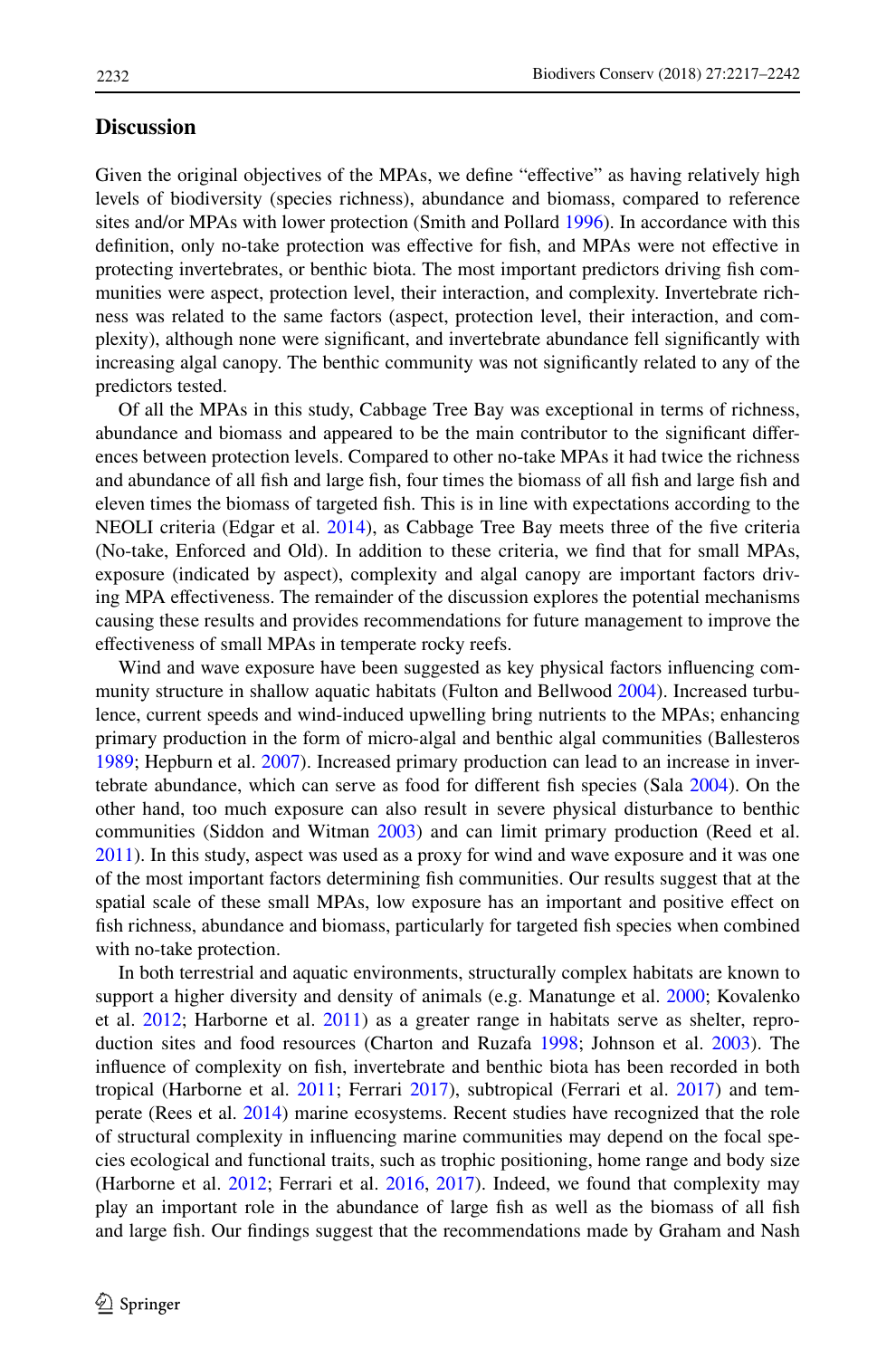([2013\)](#page-22-17) regarding the need to quantify complexity of coral reefs in tropical MPAs, should be extended to temperate rocky reefs.

Structural complexity in temperate rocky reef systems can infuence fsh, invertebrate and benthic assemblages across multiple spatial extents and resolutions (Rees et al. [2014;](#page-24-19) Ferrari et al. [2017\)](#page-22-14). Habitat structural complexity is the physical three-dimensional structure of an ecosystem, and it provides a variety of resources to organisms in marine eco-systems (see review by Graham and Nash [2013\)](#page-22-17). Different attributes of complexity affect diferent biotic functional groups and in diferent directions, for instance herbivores may be attracted to less complex reefs while predators may prefer more complex reefs (Harborne et al. [2012;](#page-22-15) Ferrari et al. [2017\)](#page-22-14). In reefs with high exposure to wave energy, complexity could also ofer sheltered areas for organisms—this is particularly important in shallow (<25 m) temperate reefs subject to high wave energy. Finally, complexity also infuences reef fsh behavior and thus important ecological processes; such as the distribution of planktivores, who prefer less complex areas where they can forage while monitoring their surroundings for predators (Rilov et al. [2007\)](#page-24-20). While most of these relationships have been derived in tropical or subtropical reefs, it is possible that they apply to temperate reefs as well. To the best of our knowledge this is amongst the frst studies to investigate the importance of complexity in predicting the richness, abundance and biomass of targeted fish species, and one of the first studies to look at the relationship between complexity and large fsh richness, abundance and biomass in temperate reefs (but see Morris et al. [2018](#page-23-13) for a review of the structural attributes that favour fsh communities). Clearly, more studies investigating the relationship between complexity and fsh in temperate rocky reefs are needed.

Protection level was signifcant for large fsh richness and in interaction with aspect for the biomass of targeted fsh species. The interaction was signifcant for no-take MPAs (Level A) protection versus lesser levels of protection. Partial protection was not signifcantly diferent to unprotected areas for any of our response variables. Diferences in fsh richness are often variable when comparing fully protected sites to unprotected sites at a continental scale (Edgar and Stuart-Smith [2009\)](#page-21-2). Our study of small MPAs found signifcantly higher richness in no-take MPAs, but only for large fsh. Increases in biomass, density and average body size are also common results of MPA studies (e.g. Lester et al. [2009;](#page-23-8) Edgar et al. [2014;](#page-22-0) Coleman et al. [2015](#page-21-19)) linked to exclusion of any kind of fshery. Given the tendency to declare MPAs with only partial protection to minimize negative social reactions (Roberts and Hawkins [2000;](#page-24-21) Edgar et al. [2004](#page-22-8)), our study indicates that such MPAs may be of little beneft to biodiversity, abundance or biomass. Our fndings are supported by larger scale studies, which consistently identify 'no-take' classifcation as an essential attribute of a successful MPA (Costello and Ballantine [2015\)](#page-21-4). MPAs may have additional social benefts, such as local education and awareness (Costello [2014\)](#page-21-20), but we did not assess social benefts in this study.

Our study did not consider levels of fshing efort or accessibility of sites. Accessibility was generally well represented across the sites, for example low access/remote sites include Bouddi (A), Barrenjoey Head (C) and The Gap (D), and high access sites include Cabbage Tree (A), Bronte-Coogee (B), Long Reef (C) and Bare Island (D).

The scarcity of popular fshed species such as snapper, mulloway, lobster and abalone; and the high proportions of undersize individuals across all fish agree with recent studies indicating high fshing pressure in the region (Ghosn et al. [2010](#page-22-5)). Historic accounts indicate that snapper was once harvested in the region in large numbers (Pepperell [2008\)](#page-24-22). A recent study has shown that, when a small protected area is well-established, it is possible for mature individuals to contribute to settlement of juveniles outside the MPA area and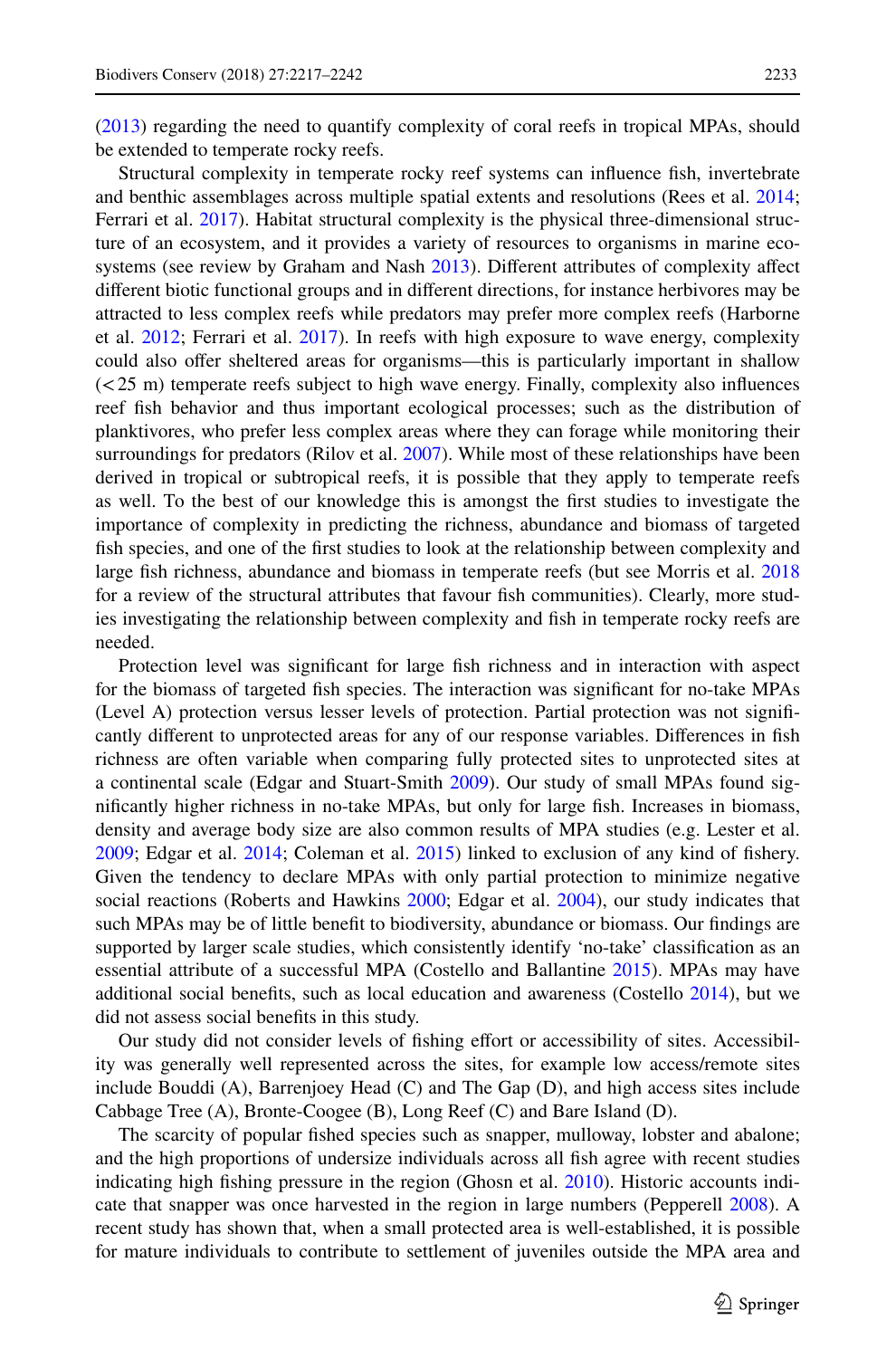possibly beneft fsheries due to these spill-over efects (Le Port et al. [2017\)](#page-23-14). Our study, however, notes the lack of not only mature snapper, but also a paucity of undersize individuals, possibly indicating declines in reproductive and recruitment processes for local populations of this species. Two popular fshed invertebrates were also conspicuous by their scarcity; only three abalone (*Haliotis rubra*) and no lobster (*Jasus edwardsii* or *Sagmariasus verreauxi*) were recorded over the 3 years of surveys. Both abalone and lobster have active fsheries in NSW, and these results were in contrast to other studies which have reported the positive impact of MPAs on populations (Barrett et al. [2009\)](#page-20-9). These results support evidence from other studies that found that poorly-designed and implemented MPAs combined with over-fshing can result in meta-population collapse (Hopf et al. [2016\)](#page-22-18).

Eastern blue gropers are protected by law from spearfshing, and are rarely taken by recreational line fshers (Kingsford et al. [1991\)](#page-23-15). The abundance of this species was not signifcantly diferent between unprotected areas and no-take MPAs. Abundance was well distributed across size classes, with a total of between 10 and 19 individuals in all size classes from 15 cm to 62.5 cm. This indicates that species-specifc protection, rather than spatial protection may result in benefts for blue groper populations. Efective species-specifc protection is important for signature species such as blue groper (Lee et al. [2015\)](#page-23-16) and others such as weedy seadragons, which can also be important to gain public support for the designation of MPAs due to their charismatic nature and high site fdelity.

Algal canopy was the main factor associated with changes in invertebrate abundance and efects were species-specifc. Abundances of invertebrates can be lower in MPAs (Edgar and Stuart-Smith [2009\)](#page-21-2), possibly due to a trophic cascade when their predators are no longer being removed (Barrett et al. [2009\)](#page-20-9). Some invertebrates, such as urchins (*C. rodgersii*) and turban shells (*L. torquata*) were less abundant in MPAs in our study, although the results were not signifcant. Several long-term studies have suggested a cascading efect on benthic communities following the removal of predators (Pinnegar et al. [2000\)](#page-24-23). Results from the implementation of MPAs, however, demonstrate that algal densities may remain unchanged (Babcock et al. [2010](#page-20-10)) while invertebrate densities change. In this study there was no signifcant diference in benthic communities even when efects on potential predators (fsh) were observed, possibly due to the small size of the MPAs that allows fast recruitment from nearby areas. Urchin barrens were more extensive than large canopy-forming algae in total across the sites studied (27% vs 20%) but the distribution of barrens was not related to protection levels. An increase in urchin densities is often related to the over-exploitation of large predators, that are the primary consumers of urchins, leading to the formation and persistence of barren grounds (Pinnegar et al. [2000;](#page-24-23) Shears and Babcock [2002](#page-24-24)). Kelp and other macroalgal abundance could be negatively infuenced by high densities of sea urchins by overgrazing (Carnell and Keough [2016\)](#page-21-21), and have been studied on temperate rocky reefs worldwide (Petraitis and Dudgeon [2004](#page-24-25); Ling [2008](#page-23-17); Filbee-Dexter and Scheibling [2014\)](#page-22-19). They are considered alternative stable community states with several mechanisms causing the change from one state to the other (Estes et al. [1998;](#page-22-20) Konar [2000](#page-23-18); Lafferty [2004](#page-23-19)). In our study, species known to prey on urchins have a generally low abundance (e.g. snapper and lobsters) or are protected from fshing both inside and outside MPAs (e.g. blue groper). This may explain the lack of variation in invertebrate and benthic communities across all MPAs.

All the MPAs in the Hawkesbury shelf bioregion can be considered small and relatively old (Edgar et al. [2014](#page-22-0)) and neither size nor age were found to be signifcant in our analysis. This is despite the fact that some MPAs sampled in this study are 15 years old and changes in species abundance or biomass are known to take up to 20 years to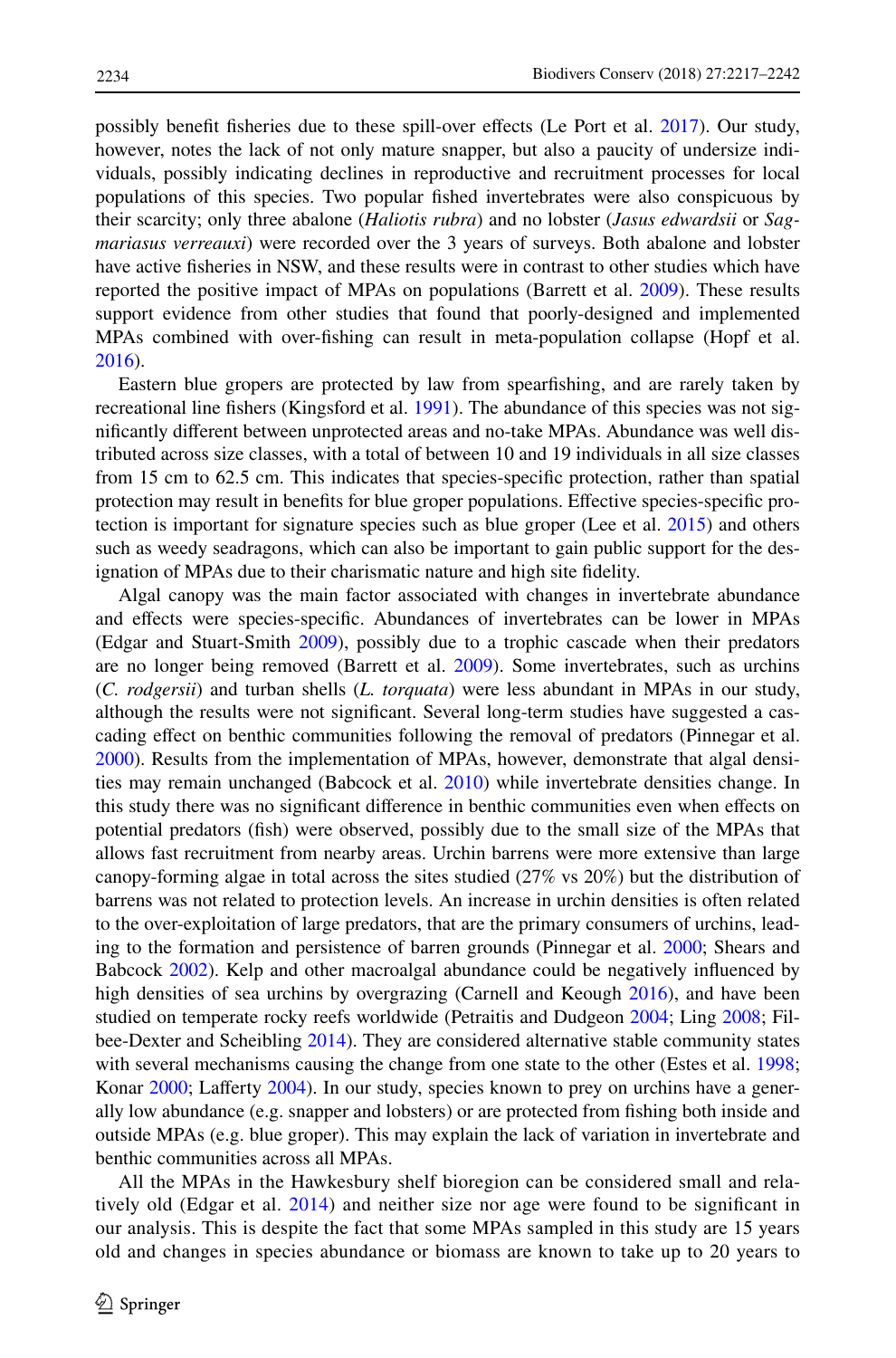manifest (e.g. Edgar and Stuart-Smith [2009;](#page-21-2) Babcock et al. [2010\)](#page-20-10). The lack of signifcance of size and age in our study may be explained by the absence of large or young MPAs in the bioregion for comparison. Size is generally considered to be one of the most important factors in protected areas, with larger MPAs and coordinated networks of MPAs shown to be more efective (Edgar et al. [2014](#page-22-0); Costello et al. [2010\)](#page-21-22). Largescale MPAs and networks can be comprehensive and adequate to protect biodiversity and can represent all habitats in a bioregion (Fernandes et al. [2005\)](#page-22-21). But it may be diffcult to establish MPAs on such scales for social and political reasons (Agardy et al. [2003](#page-20-11)). Whilst small MPAs are not a substitute for large-scale MPAs or networks, our study shows they can be efective at a local scale. We fnd that placing a small no-take MPA in a sheltered location with complex habitat results in higher efectiveness in terms of biomass and biodiversity. Should other criteria be important, such as protecting a threatened species, a unique community or spawning area, then other locations may be suitable.

The limited home ranges of some species are thought to be protected within MPAs  $of < 0.5-1$  km across (Taylor and Mills [2013;](#page-24-26) Green et al. [2014](#page-22-22)). Although this range is not sufficient for many other species, protecting a location that is valuable for spawning, nursery or aggregation of these species might be sufficient to generate a spill over to adjacent areas (Green et al. [2014;](#page-22-22) Gaines et al. [2010\)](#page-22-23). However, if an MPA is too small, biomass within the MPA may be low due to a large spill over rate (Kramer and Chapman [1999;](#page-23-20) Botsford et al. [2003;](#page-21-23) Gaines et al. [2010](#page-22-23)). While we did not explicitly study spill over or boundary efects, there is no indication in our study that locations near Cabbage Tree Bay, such as North Harbour and Long Reef, were beneftting from spill over. Boundary efects such as "fishing the line" may also be important (Kellner et al. [2007\)](#page-23-21), particularly in small MPAs. We did not observe any visible evidence of this phenomenon during our surveys.

The efectiveness of Cabbage Tree Bay is not surprising since this is the only MPA that meets with the minimum of three NEOLI criteria as proposed by Edgar et al. ([2014\)](#page-22-0); it is No-take (N) and Old (O) but additionally it appears to meet another criterion, being well Enforced (E). Community support and compliance, and enforcement are important considerations for efective MPAs (Kareiva [2006](#page-23-22); Kelaher et al. [2014](#page-23-23); Camargo et al. [2009](#page-21-24)). The current zoning regulations are extremely complicated and varied throughout the bioregion, and more complex rules make compliance and policing more difficult (Costello and Ballantine [2015\)](#page-21-4). We did not design our study to investigate enforcement and assumed a relatively consistent level of formal enforcement across sites on the basis that they are covered by a single enforcement body (NSW Department of Primary Industries) and are in a single bioregion. We observed no formal enforcement activities, such as patrols, in any MPAs during our surveys. We did observe non-compliance (line fshing and taking of octopus) in two no-take MPAs, Bushrangers Bay and Bouddi, but no such activities in Cabbage Tree Bay. Bushrangers Bay and Bouddi are more remote and in less populated areas, with no visible, informal enforcement by the local community. The Cabbage Tree Bay Aquatic Reserve is noteworthy in being no-take, situated in a highly populated, visible location and having an active local community including a 'Friends of Cabbage Tree Bay' group, who are vigilant in identifying non-compliance and actively communicate MPA restrictions (MEC [2013](#page-23-24)). Local stewardship has been identifed as critical to success of marine spatial planning (Domínguez-Tejo et al. [2016](#page-21-25)) and it may be that it is an important social factor contributing to the success of this MPA. Several other MPAs, such as Long Reef and Bronte-Coogee, have active and supportive local communities however the efect of any informal enforcement in these MPAs is limited by the narrow scope of their partial protection. Enforcement in many of the bioregion's MPAs is likely to have little ecological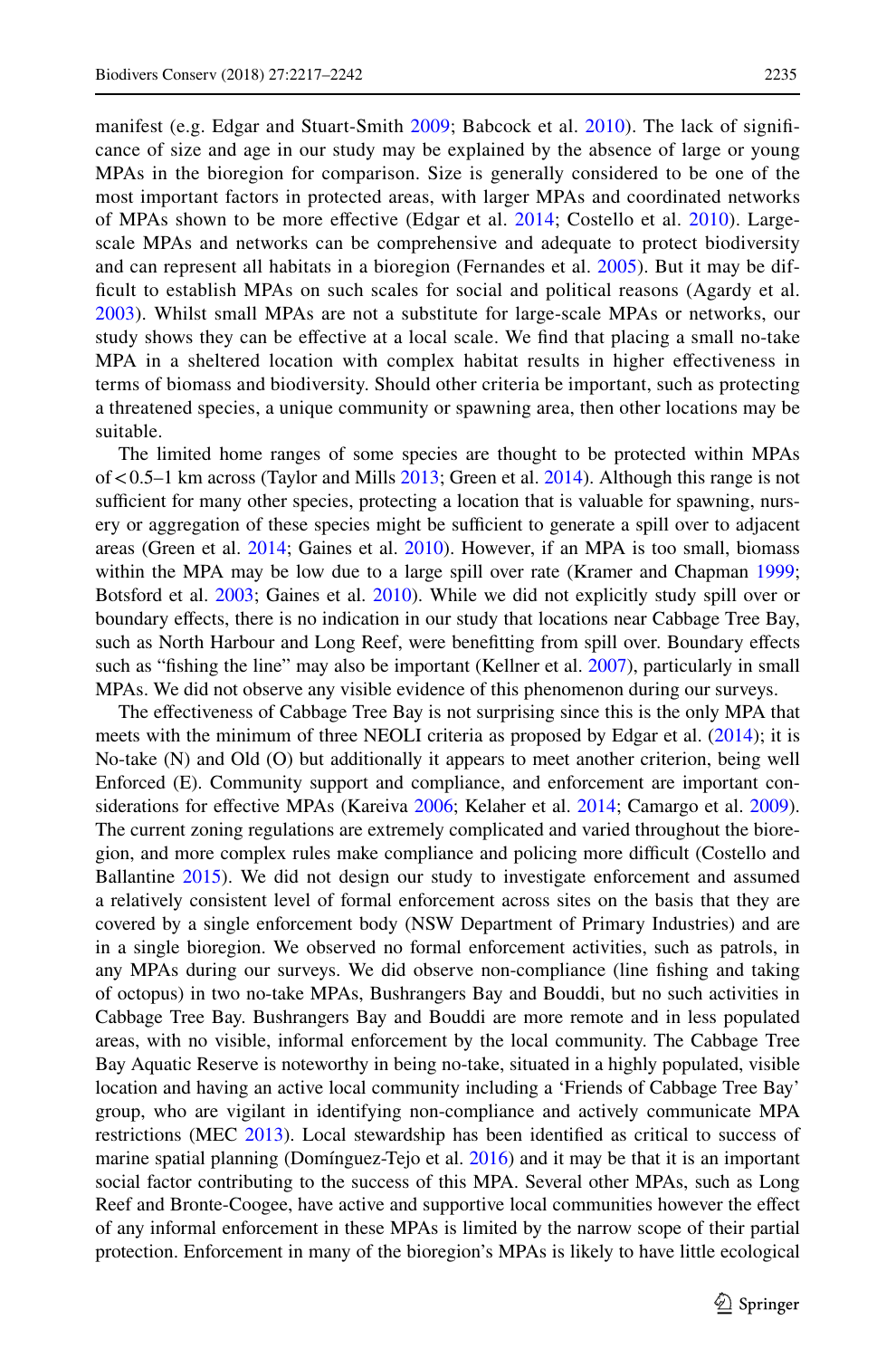beneft as they restrict little extractive activity—for example by protecting invertebrates yet allowing two desirable species—abalone and lobster—to be taken.

# **Conclusion**

We conclude that MPAs, as currently designated in this bioregion, are generally not effective in achieving their original goals; conservation of biodiversity (species richness) and improved fsh stocks (abundance and biomass) (Smith and Pollard [1996\)](#page-24-2). Whilst all MPAs have been in place for 15 years or more, none are large or isolated, so they can achieve at best three of the fve NEOLI criteria—No-take, Enforced and Old (Edgar et al. [2014](#page-22-0)). Seven out of the ten MPAs have only partial protection, and these were not significantly



<span id="page-19-0"></span>**Fig. 8** Decision framework for temperate MPAs. Symbols indicate: diamond=decision, square rectangle = process, rounded rectangle = conclusion. Large MPAs exceed 100  $\text{km}^2$ . Sheltered sites have low wave exposure, facing away from prevailing major storm/swell direction. Complex habitat includes walls, boulders and overhangs. Other rationales (other than biodiversity and biomass conservation) may exist for declaration of an MPA, such as local education opportunities, meeting Comprehensive, Adequate and Representative (CAR) requirements in the context of other MPAs in the region and protection of threatened species or key spawning areas. If these are part of the rationale, this should be made clear to ensure monitoring and expectations of performance are properly aligned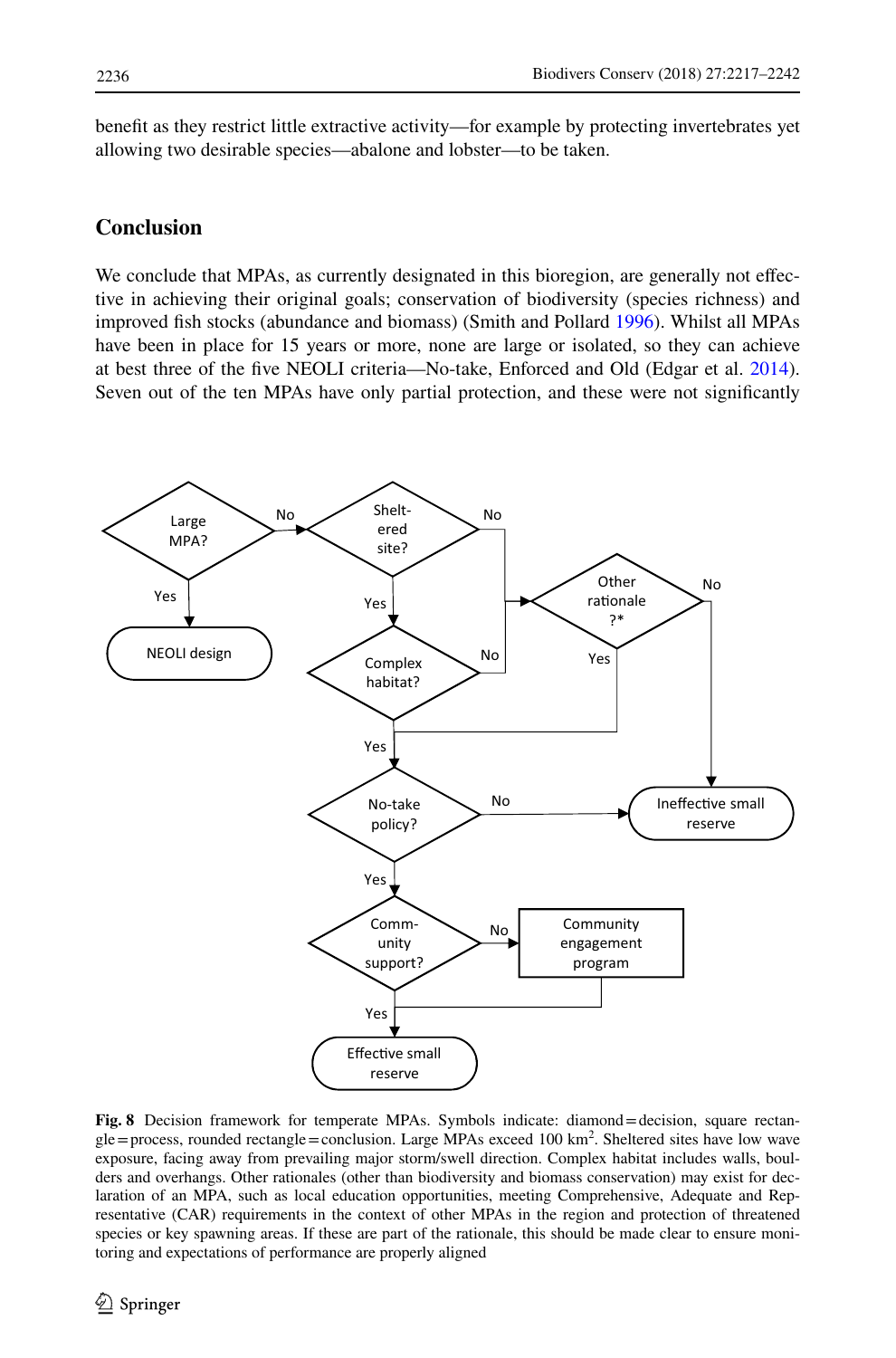diferent from unprotected areas for any of our response variables. Of the three no-take MPAs, one MPA—Cabbage Tree Bay—appears to account for the majority of the positive MPA effects, and this location is naturally sheltered, has a diversity of habitats and benefits from informal enforcement of protection by the local community. At  $0.2 \text{ km}^2$ , this MPA makes up just 0.01% of the coastal waters of the bioregion (MEMA [2016\)](#page-23-4) and its efects appear to be highly localised.

When combined with our other findings, this suggests that small MPAs can enhance biodiversity and biomass at a local scale, but only if they have full no-take protection, are in sheltered locations with complex habitat, and have positive community involvement to engender support and stewardship (Costello [2014\)](#page-21-20). Given these findings, it would be wise to conduct a spatial analysis of the bioregion to identify locations which meet these criteria, using the decision framework in Fig. [8](#page-19-0).

These results provide a baseline for robust assessment of the efectiveness of small MPAs and inform future management decisions and small MPA design in other locations.

**Acknowledgements** The authors would like to thank all Reef Life Survey volunteers who participated in the data collection, Underwater Research Group of NSW for coordinating the volunteer surveys and Reef Life Survey co-founder Dr. Rick Stuart-Smith for his assistance with the research. We would also like to thank the University of Sydney and the University of New South Wales, as well as Sydney Institute of Marine Science for their logistical support. This is publication number 221 of the SIMS. This research was supported by an Australian Government Research Training Program (RTP) Scholarship and grants from Reef Life Survey and NSW Department of Primary Industries which partly supported feldwork.

## **References**

- <span id="page-20-11"></span>Agardy T, Bridgewater P, Crosby MP, Day J, Dayton PK, Kenchington R, Lafoley D, McConney P, Murray PA, Parks JE, Peau L (2003) Dangerous targets? Unresolved issues and ideological clashes around marine protected areas. Aquat Conserv Mar Freshw Ecosyst 13(4):353–367
- <span id="page-20-0"></span>Agardy T, Di Sciara GN, Christie P (2011) Mind the gap: addressing the shortcomings of marine protected areas through large scale marine spatial planning. Mar Policy 35(2):226–232
- <span id="page-20-4"></span>Althaus F, Hill N, Edwards L, Ferrari R, Case M, Colquhoun J (2013) CATAMI Classifcation Scheme for scoring marine biota and substrata in underwater imagery—a pictorial guide to the collaborative and annotation tools for analysis of marine imagery and video (CATAMI) classifcation scheme, Version 1
- <span id="page-20-5"></span>Althaus F, Hill N, Ferrari R, Edwards L, Przeslawski R, Schönberg CH, Stuart-Smith R, Barrett N, Edgar G, Colquhoun J, Tran M (2015) A standardised vocabulary for identifying benthic biota and substrata from underwater imagery: the CATAMI classifcation scheme. PLoS ONE 10(10):e0141039
- <span id="page-20-1"></span>Australian Bureau of Statistics (ABS) (2004) [http://www.abs.gov.au/Ausstats/abs@.nsf/Previousproduct](http://www.abs.gov.au/Ausstats/abs%40.nsf/Previousproducts/1301.0Feature%20Article32004) [s/1301.0Feature%20Article32004.](http://www.abs.gov.au/Ausstats/abs%40.nsf/Previousproducts/1301.0Feature%20Article32004) Accessed 14 Aug 2017
- <span id="page-20-2"></span>Australian Bureau of Statistics (ABS) (2016) [http://www.abs.gov.au/AUSSTATS/abs@.nsf/mf/3101.0.](http://www.abs.gov.au/AUSSTATS/abs%40.nsf/mf/3101.0) Accessed 28 Aug 17
- <span id="page-20-6"></span>Ayroza C, Hustache J, Fagundes L, Sumi M, Ferrari R (2015) Finding the right tool for benthic image analysis. Reef Encount Int Soc Reef Stud 30:34
- <span id="page-20-10"></span>Babcock RC, Shears NT, Alcala AC, Barrett NS, Edgar GJ, Laferty KD et al (2010) Decadal trends in marine reserves reveal diferential rates of change in direct and indirect efects. Proc Natl Acad Sci USA 107(43):18256–18261
- <span id="page-20-3"></span>Ballantine B (2014) Fifty years on: lessons from marine reserves in New Zealand and principles for a worldwide network. Biol Conserv 176:297–307
- <span id="page-20-8"></span>Ballesteros E (1989) Production of seaweeds in Northwestern Mediterranean marine communities: its relation with environmental factors. Scientia Marina 53:357–364
- <span id="page-20-9"></span>Barrett NS, Buxton CD, Edgar GJ (2009) Changes in invertebrate and macroalgal populations in Tasmanian marine reserves in the decade following protection. J Exp Mar Biol Ecol 370(1):104–119
- <span id="page-20-7"></span>Bartoń K (2013) MuMIn: Multi-model inference. R package version 1.9.13. The Comprehensive R Archive Network (CRAN), Vienna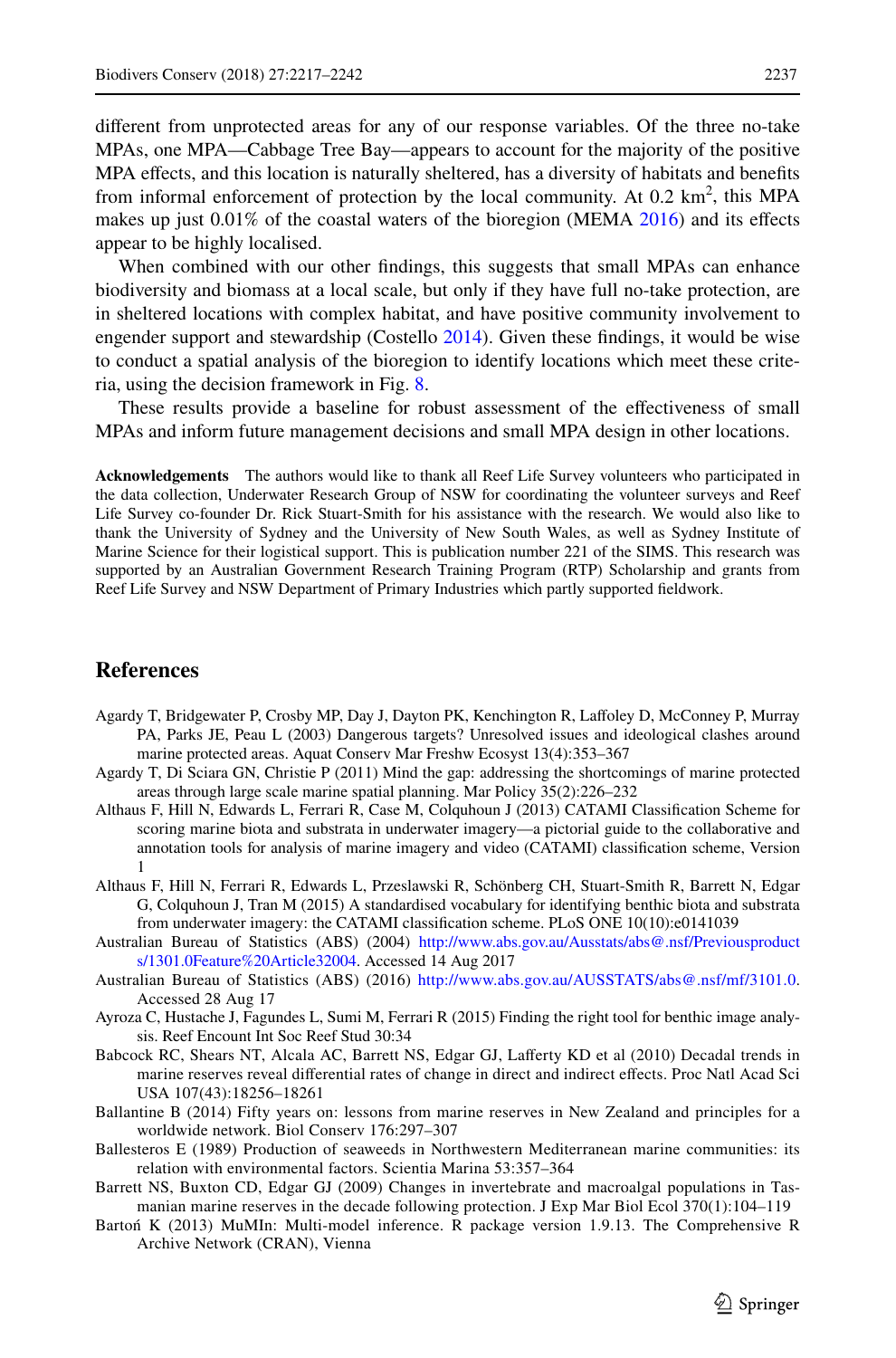- <span id="page-21-14"></span>Bates D, Maechler M, Bolker B, Walker S (2013) Linear mixed-efects models using Eigen and S4. R package version 1.0-5
- <span id="page-21-9"></span>Beck HJ, Feary DA, Nakamura Y, Booth DJ (2016) Wave-sheltered embayments are recruitment hotspots for tropical fshes on temperate reefs. Mar Ecol Prog Ser 546:197–212
- <span id="page-21-13"></span>Beijbom O, Edmunds PJ, Kline DI, Mitchell BG, Kriegman D (2012) Automated annotation of coral reef survey images. In: 2012 IEEE conference on computer vision and pattern recognition (CVPR), June 2012, pp 1170–1177
- <span id="page-21-15"></span>Bjørnstad ON (2004) ncf: spatial nonparametric covariance functions. R package version, 1-0
- <span id="page-21-3"></span>Bonaldo RM, Pires MM, Junior PRG, Hoey AS, Hay ME (2017) Small marine protected areas in Fiji provide Refuge for reef fsh assemblages, feeding groups, and corals. PLoS ONE 12(1):e0170638
- <span id="page-21-23"></span>Botsford LW, Micheli F, Hastings A (2003) Principles for the design of marine reserves. Ecol Appl 13:S25–S31
- <span id="page-21-6"></span>Breen DA, Avery RP, Otway NM (2005) Broadscale biodiversity assessment of the Hawkesbury Shelf marine bioregion. Final Report for the NSW Marine Parks Authority, Sydney, Australia
- <span id="page-21-12"></span>Bureau of Meteorology (2017) El Niño—detailed Australian Analysis (web page). [http://www.bom.gov.](http://www.bom.gov.au/climate/enso/enlist/index.shtml) [au/climate/enso/enlist/index.shtml](http://www.bom.gov.au/climate/enso/enlist/index.shtml). Accessed 15 Jan 2018
- <span id="page-21-16"></span>Burnham KP, Anderson DR (1998) Model selection and inference: a practical information-theoretic approach. Springer, New York
- <span id="page-21-24"></span>Camargo C, Maldonado JH, Alvarado E, Moreno-Sánchez R, Mendoza S, Manrique N, Mogollón A, Osorio JD, Grajales A, Sánchez JA (2009) Community involvement in management for maintaining coral reef resilience and biodiversity in southern Caribbean marine protected areas. Biodivers Conserv 18(4):935–956
- <span id="page-21-21"></span>Carnell PE, Keough MJ (2016) The infuence of herbivores on primary producers can vary spatially and interact with disturbance. Oikos 125(9):1273–1283
- <span id="page-21-18"></span>Charton JAG, Ruzafa AP (1998) Correlation between habitat structure and a rocky reef fsh assemblage in the southwest Mediterranean. Mar Ecol 19:111–128. [https://doi.org/10.1111/j.1439-0485.1998.](https://doi.org/10.1111/j.1439-0485.1998.tb00457.x) [tb00457.x](https://doi.org/10.1111/j.1439-0485.1998.tb00457.x)
- <span id="page-21-17"></span>Clarke KR, Warwick RM (1994) Change in marine communities: an approach to statistical analysis and interpretation, 2nd edn. Plymouth Marine Laboratory, Plymouth
- <span id="page-21-1"></span>Claudet J, Osenberg CW, Benedetti-Cecchi L, Domenici P, García-Charton JA, Pérez-Ruzafa Á et al (2008) Marine reserves: size and age do matter. Ecol Lett 11(5):481–489
- <span id="page-21-19"></span>Coleman MA, Bates AE, Stuart-Smith RD, Malcolm HA, Harasti D, Jordan A, Knott NA, Edgar GJ, Kelaher BP (2015) Functional traits reveal early responses in marine reserves following protection from fshing. Divers Distrib 21(8):876–887
- <span id="page-21-20"></span>Costello MJ (2014) Long live marine reserves: a review of experiences and benefts. Biol Conserv 176:289–296
- <span id="page-21-4"></span>Costello MJ, Ballantine B (2015) Biodiversity conservation should focus on no-take Marine Reserves: 94% of marine protected areas allow fshing. Trends Ecol Evol 30(9):507–509
- <span id="page-21-22"></span>Costello C, Rassweiler A, Siegel D, De Leo G, Micheli F, Rosenberg A, Gaines S (2010) The value of spatial information in MPA network design. Proc Natl Acad Sci USA 107(43):18294–18299
- <span id="page-21-7"></span>Department of Primary Industries NSW (DPI) (2016a) Marine protected areas (web page). [http://www.](http://www.dpi.nsw.gov.au/fishing/marine-protected-areas) [dpi.nsw.gov.au/fshing/marine-protected-areas.](http://www.dpi.nsw.gov.au/fishing/marine-protected-areas) Accessed 30 May 2017
- <span id="page-21-8"></span>Department of Primary Industries NSW (DPI) (2016b) NSW Recreational Saltwater Fishing Guide. [http://www.dpi.nsw.gov.au/fshing/recreational/fshing-rules-and-regs/saltwater-recreational-fshi](http://www.dpi.nsw.gov.au/fishing/recreational/fishing-rules-and-regs/saltwater-recreational-fishing-guide) [ng-guide.](http://www.dpi.nsw.gov.au/fishing/recreational/fishing-rules-and-regs/saltwater-recreational-fishing-guide) Accessed 27 June 2017
- <span id="page-21-11"></span>Depczynski M, Bellwood DR (2005) Wave energy and spatial variability in community structure of small cryptic coral reef fshes. Mar Ecol Prog Ser 303:283–293
- <span id="page-21-25"></span>Domínguez-Tejo E, Metternicht G, Johnston E, Hedge L (2016) Marine spatial planning advancing the ecosystem-based approach to coastal zone management: a review. Mar Policy 72:115–130
- <span id="page-21-0"></span>Doney SC, Ruckelshaus M, Dufy JE, Barry JP, Chan F, English CA, Galindo HM, Grebmeier JM, Hollowed AB, Knowlton N, Polovina J (2011) Climate change impacts on marine ecosystems. Annu Rev Mar Sci 4(1):11–37
- <span id="page-21-5"></span>Dugan JE, Davis GE (1993) Applications of marine refugia to coastal fsheries management. Can J Fish Aquat Sci 50(9):2029–2042
- <span id="page-21-10"></span>Edgar GJ, Barrett NS (2012) An assessment of population responses of common inshore fshes and invertebrates following declaration of fve Australian marine protected areas. Environ Conserv 39(3):271–281
- <span id="page-21-2"></span>Edgar GJ, Stuart-Smith RD (2009) Ecological efects of marine protected areas on rocky reef communities—a continental-scale analysis. Mar Ecol Prog Ser 388:51–62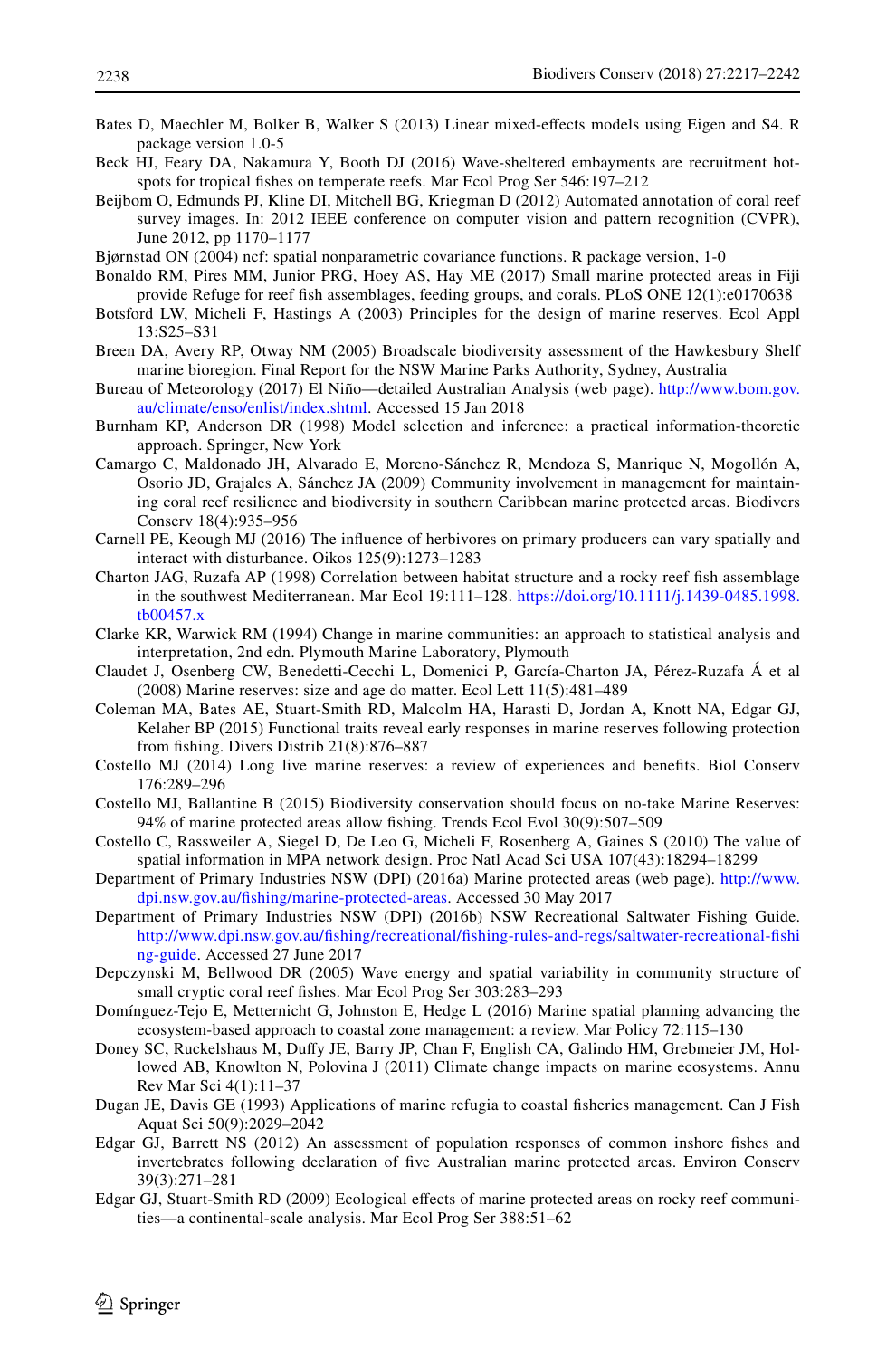- <span id="page-22-7"></span>Edgar GJ, Stuart-Smith RD (2014) Systematic global assessment of reef fsh communities by the Reef Life Survey program. Sci Data 1:140007
- <span id="page-22-8"></span>Edgar GJ, Barrett NS, Morton AJ (2004) Biases associated with the use of underwater visual census techniques to quantify the density and size-structure of fsh populations. J Exp Mar Biol Ecol 308(2):269–290
- <span id="page-22-0"></span>Edgar GJ, Stuart-Smith RD, Willis TJ, Kininmonth S, Baker SC, Banks S, Barrett NS, Becerro MA, Bernard AT, Berkhout J, Buxton CD (2014) Global conservation outcomes depend on marine protected areas with fve key features. Nature 506(7487):216–220
- <span id="page-22-20"></span>Estes JA, Tinker MT, Williams TM, Doak DF (1998) Killer whale predation on sea otters linking oceanic and nearshore ecosystems. Science 282(5388):473–476
- <span id="page-22-21"></span>Fernandes L, Day JON, Lewis A, Slegers S, Kerrigan B, Breen DAN, Cameron D, Jago B, Hall J, Lowe D, Innes J (2005) Establishing representative no-take areas in the Great Barrier Reef: large-scale implementation of theory on marine protected areas. Conserv Biol 19(6):1733–1744
- <span id="page-22-13"></span>Ferrari R (2017) The hidden structure in coral reefs. Coral Reefs 36(2):445 [IF 3.0]
- <span id="page-22-16"></span>Ferrari R, Bryson M, Bridge TCL, Hustache J, Williams SB, Byrne M, Figueira WF (2016) Quantifying the response of structural complexity and community composition to environmental change in marine communities. Glob Change Biol.<https://doi.org/10.1111/gcb.13034>
- <span id="page-22-14"></span>Ferrari R, Malcolm H, Byrne Jordan A, Shultz A, Friedman A, Williams SB, Figueira WF (2017) Habitat structural complexity metrics improve predictions of fsh abundance and distribution. Ecography. <https://doi.org/10.1111/ecog.02580>
- <span id="page-22-19"></span>Filbee-Dexter K, Scheibling RE (2014) Sea urchin barrens as alternative stable states of collapsed kelp ecosystems. Mar Ecol Prog Ser 495:1–25
- <span id="page-22-1"></span>Fox HE, Mascia MB, Basurto X, Costa A, Glew L, Heinemann D, Karrer LB, Lester SE, Lombana AV, Pomeroy RS, Recchia CA (2012) Reexamining the science of marine protected areas: linking knowledge to action. Conserv Lett 5(1):1–10
- <span id="page-22-2"></span>Friedlander AM, Brown EK, Jokiel PL, Smith WR, Rodgers KS (2003) Efects of habitat, wave exposure, and marine protected area status on coral reef fsh assemblages in the Hawaiian archipelago. Coral Reefs 22(3):291–305
- <span id="page-22-9"></span>Froese R, Pauly D (eds) (2017) FishBase. World Wide Web electronic publication, version. [www.fshb](http://www.fishbase.org) [ase.org](http://www.fishbase.org) (06/2017)
- <span id="page-22-10"></span>Fulton CJ, Bellwood DR (2004) Wave exposure, swimming performance, and the structure of tropical and temperate reef fsh assemblages. Mar Biol 144(3):429–437
- <span id="page-22-23"></span>Gaines SD, White C, Carr MH, Palumbi SR (2010) Designing marine reserve networks for both conservation and fsheries management. Proc Natl Acad Sci USA 107(43):18286–18293
- <span id="page-22-5"></span>Ghosn DL, Steffe AS, Murphy JJ (2010) An assessment of the effort and catch of shore-based and boatbased recreational fshers in the Sydney Harbour estuary over the 2007/08 summer period. Industry & Investment NSW, Cronulla, Sydney
- <span id="page-22-6"></span>Giakoumi S, Scianna C, Plass-Johnson J, Micheli F, Grorud-Colvert K, Thiriet P, Claudet J, DiCarlo G, Di Franco A, Gaines SD, Garcia-Charton JA, Lubchenco J, Reimer J, Sala E, Guidetti P (2017) Ecological efects of full and partial protection in the crowded Mediterranean Sea: a regional meta-analysis. Sci Rep 7(1):8940
- <span id="page-22-4"></span>NSW Government (2015) Aquatic Reserve Notifcation under the Marine Estate Management Act 2014
- <span id="page-22-17"></span>Graham NAJ, Nash KL (2013) The importance of structural complexity in coral reef ecosystems. Coral Reefs 32(2):315–326
- <span id="page-22-22"></span>Green AL, Fernandes L, Almany G, Abesamis R, McLeod E, Aliño PM, White AT, Salm R, Tanzer J, Pressey RL (2014) Designing marine reserves for fsheries management, biodiversity conservation, and climate change adaptation. Coast Manag 42(2):143–159
- <span id="page-22-3"></span>Guidetti P, Milazzo M, Bussotti S, Molinari A, Murenu M, Pais A, Spano N, Balzano R, Agardy T, Boero F, Carrada G (2008) Italian marine reserve efectiveness: does enforcement matter? Biol Cons 141(3):699–709
- <span id="page-22-12"></span>Harborne AR, Mumby PJ, Kennedy EV, Ferrari R (2011) Biotic and multi-scale abiotic controls of habitat quality: their effect on coral-reef fishes. Mar Ecol Prog Ser 437:201-214
- <span id="page-22-15"></span>Harborne AR, Mumby PJ, Ferrari R (2012) The efectiveness of diferent meso-scale rugosity metrics for predicting intra-habitat variation in coral-reef fsh assemblages. Environ Biol Fishes 94(2):431–442
- <span id="page-22-11"></span>Hepburn CD, Holborow JD, Wing SR, Frew RD, Hurd CL (2007) Exposure to waves enhances the growth rate and nitrogen status of the giant kelp *Macrocystis pyrifera*. Mar Ecol Prog Ser 339:99–108
- <span id="page-22-18"></span>Hopf JK, Jones GP, Williamson DH, Connolly SR (2016) Fishery consequences of marine reserves: short-term pain for longer-term gain. Ecol Appl 26(3):818–829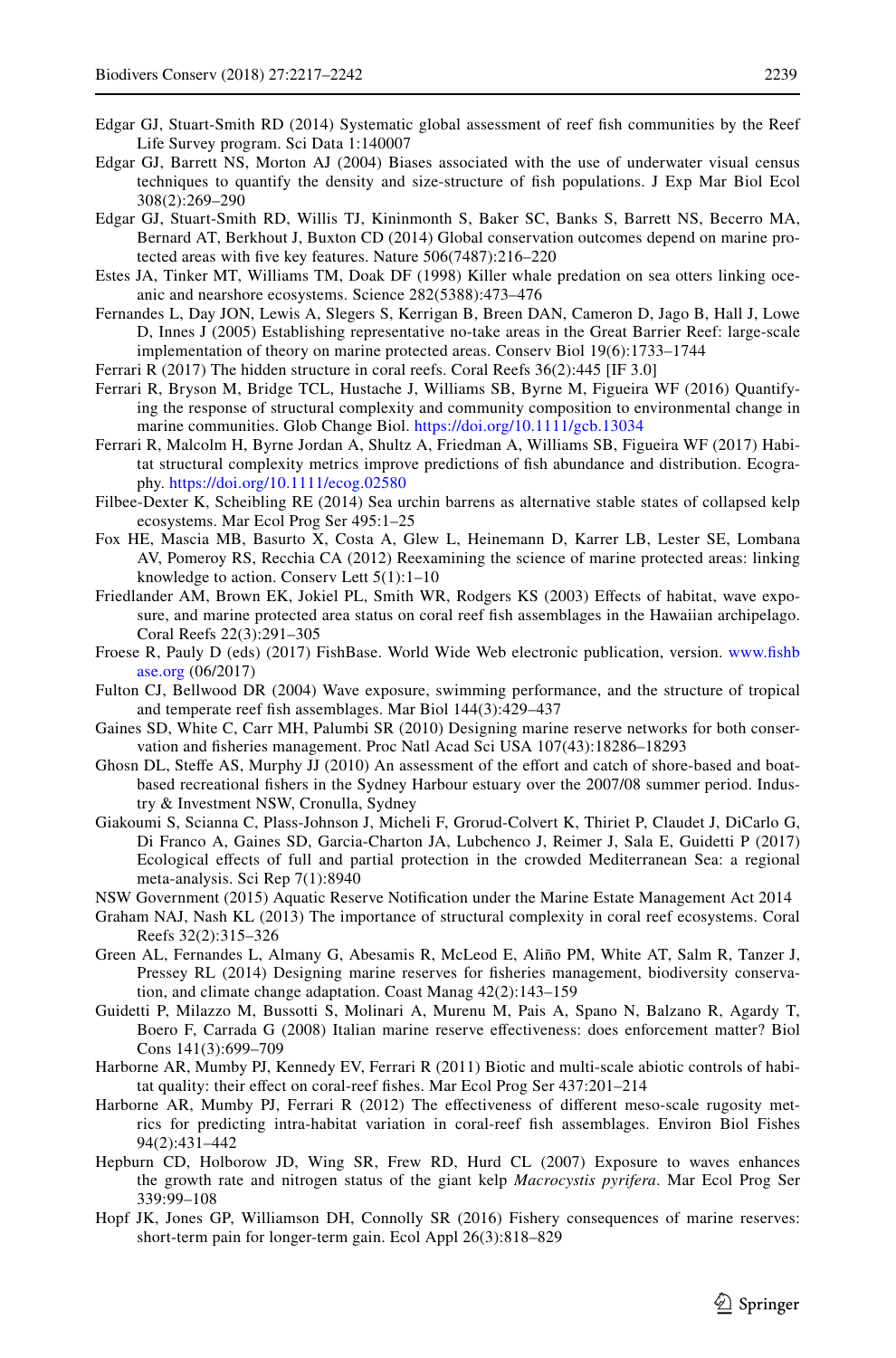- <span id="page-23-12"></span>Johnson MP, Frost NJ, Mosley MW, Roberts MF, Hawkins SJ (2003) The area-independent efects of habitat complexity on biodiversity vary between regions. Ecol Lett 6(2):126–132
- <span id="page-23-6"></span>Johnston EL, Mayer-Pinto M, Hutchings PA, Marzinelli EM, Ahyong ST, Birch G, Booth DJ, Creese RG, Doblin MA, Figueira W, Gribben PE (2015) Sydney Harbour: what we do and do not know about a highly diverse estuary. Mar Freshw Res 66(12):1073–1087
- <span id="page-23-5"></span>Jordan A, Fairfull S, Creese B (2016) Managing threats to the marine estate in New South Wales (Australia) to maximise community wellbeing. J Coastal Res 75(sp1):642–646
- <span id="page-23-22"></span>Kareiva P (2006) Conservation biology: beyond marine protected areas. Curr Biol 16(14):R533–R535
- <span id="page-23-23"></span>Kelaher BP, Coleman MA, Broad A, Rees MJ, Jordan A, Davis AR (2014) Changes in fish assemblages following the establishment of a network of no-take marine reserves and partially-protected areas. PLoS ONE 9(1):e85825
- <span id="page-23-21"></span>Kellner JB, Tetreault I, Gaines SD, Nisbet RM (2007) Fishing the line near marine reserves in single and multispecies fsheries. Ecol Appl 17(4):1039–1054
- <span id="page-23-15"></span>Kingsford MJ, Underwood AJ, Kennelly SJ (1991) Humans as predators on rocky reefs in New South Wales, Australia. Mar Ecol Prog Ser 72:1–14
- <span id="page-23-18"></span>Konar B (2000) Seasonal inhibitory efects of marine plants on sea urchins: structuring communities the algal way. Oecologia 125(2):208–217
- <span id="page-23-11"></span>Kovalenko KE, Thomaz SM, Warfe DM (2012) Habitat complexity: approaches and future directions. Hydrobiologia 685(1):1–17
- <span id="page-23-20"></span>Kramer DL, Chapman MR (1999) Implications of fsh home range size and relocation for marine reserve function. Environ Biol Fishes 55(1–2):65–79
- <span id="page-23-9"></span>Kulmar M (1995) Wave direction distributions of Sydney, New South Wales. In: 12th Australasian Coastal & Ocean Engineering conference, combined with 5th Australasian Port & Harbour conference, 1995; Preprints of Papers, Institution of Engineers, Australia
- <span id="page-23-19"></span>Laferty KD (2004) Fishing for lobsters indirectly increases epidemics in sea urchins. Ecol Appl 14(5):1566–1573
- <span id="page-23-14"></span>Le Port A, Montgomery JC, Smith ANH, Croucher AE, McLeod IM, Lavery SD (2017) Temperate marine protected area provides recruitment subsidies to local fsheries. In: Proceedings of the Royal Society B, vol 284. The Royal Society, p. 20171300
- <span id="page-23-16"></span>Lee KA, Huveneers C, Macdonald T, Harcourt RG (2015) Size isn't everything: movements, home range, and habitat preferences of eastern blue gropers (*Achoerodus viridis*) demonstrate the efficacy of a small marine reserve. Aquat Conserv Mar Freshw Ecosyst 25(2):174–186
- <span id="page-23-8"></span>Lester SE, Halpern BS, Grorud-Colvert K, Lubchenco J, Ruttenberg BI, Gaines SD, Airamé S, Warner RR (2009) Biological efects within no-take marine reserves: a global synthesis. Mar Ecol Prog Ser 384:33–46
- <span id="page-23-17"></span>Ling SD (2008) Range expansion of a habitat-modifying species leads to loss of taxonomic diversity: a new and impoverished reef state. Oecologia 156:883–894
- <span id="page-23-3"></span>Lynch TP (2006) Incorporation of recreational fishing effort into design of marine protected areas. Conserv Biol 20(5):1466–1476
- <span id="page-23-7"></span>Malcolm H, Ferrari R, Schultz AL, Neilson J, Hill N, Lucieer V, Johnston N, Smith SDA, Ingleton T, Foulsham E, Linklater M, Beger M, Jordan A (2016) Integrating hábitat mapping and biotic pattern improves spatial planning in a marine park. In: 25th New South Wales coastal conference proceedings. <http://www.coastalconference.com/2016/papers2016/Hamish%20Malcolm.pdf>
- <span id="page-23-10"></span>Manatunge J, Asaeda T, Priyadarshana T (2000) The infuence of structural complexity on fsh–zooplankton interactions: a study using artifcial submerged macrophytes. Environ Biol Fishes 58(4):425–438
- <span id="page-23-24"></span>Manly Environment Centre (MEC) (2013) Friends of Cabbage Tree Bay. [http://www.mec.org.au/cabbage](http://www.mec.org.au/cabbage-tree-bay-home)[tree-bay-home.](http://www.mec.org.au/cabbage-tree-bay-home) Accessed 18 Aug 17
- <span id="page-23-4"></span>Marine Estate Management Authority (MEMA) (2016) Hawkesbury Shelf Marine Bioregion Assessment: Hawkesbury Shelf environmental background report
- <span id="page-23-2"></span>Martín-García L, Sangil C, Brito A, Barquín-Diez J (2015) Identifcation of conservation gaps and redesign of island marine protected areas. Biodivers Conserv 24(3):511–529
- <span id="page-23-1"></span>Mayer-Pinto M, Johnston EL, Hutchings PA, Marzinelli EM, Ahyong ST, Birch G, Booth DJ, Creese RG, Doblin MA, Figueira W, Gribben PE (2015) Sydney Harbour: a review of anthropogenic impacts on the biodiversity and ecosystem function of one of the world's largest natural harbours. Mar Freshw Res 66(12):1088–1105
- <span id="page-23-0"></span>McKinley AC, Ryan L, Coleman MA, Knott NA, Clark G, Taylor MD, Johnston EL (2011) Putting marine sanctuaries into context: a comparison of estuary fsh assemblages over multiple levels of protection and modifcation. Aquat Conserv Mar Freshw Ecosyst 21(7):636–648
- <span id="page-23-13"></span>Morris, R, Porter, A, Figueira, W, Coleman, R, Ferrari, R (2018) Fish-smart seawalls: a decision tool for adaptive management of marine infrastructure. Front Ecol Environ (in press)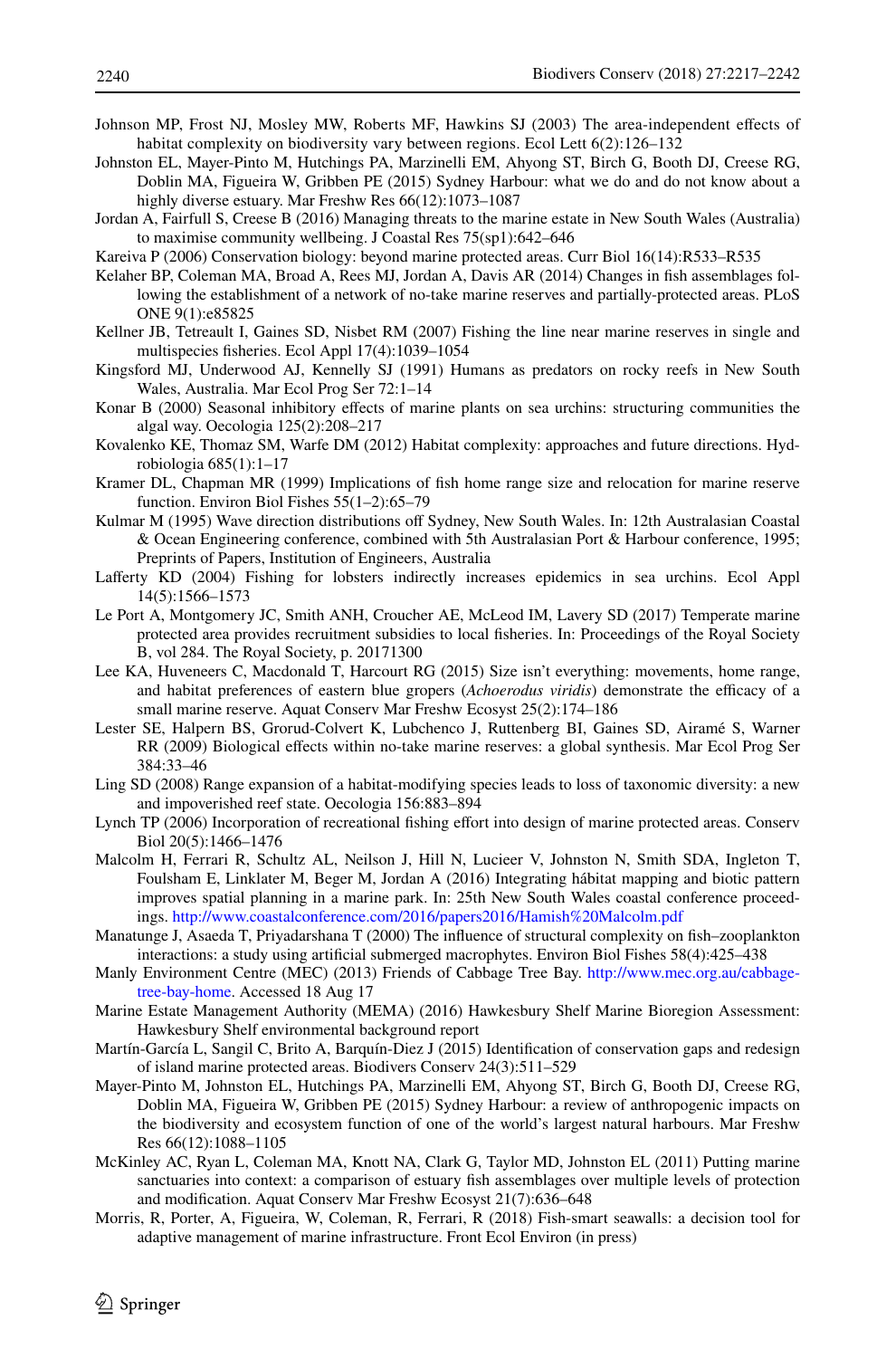- <span id="page-24-0"></span>Newton A, Carruthers TJ, Icely J (2012) The coastal syndromes and hotspots on the coast. Estuar Coast Shelf Sci 96:39–47
- <span id="page-24-14"></span>Oksanen J, Blanchet FG, Kindt R, Legendre P, Minchin PR, O'hara RB, Simpson GL, Solymos P, Stevens MHH, Wagner H, Oksanen MJ (2013) Package 'vegan'. Community ecology package, version, 2(9)
- <span id="page-24-22"></span>Pepperell JG (2008) The good old days? Historical insights into New South Wales coastal fsh populations and their fsheries: Report to The NSW Recreational Fishing Trusts Expenditure Committee by Pepperell Research & Consulting Pty. Ltd
- <span id="page-24-25"></span>Petraitis PS, Dudgeon SR (2004) Detection of alternative stable states in marinecommunities. J Exp Mar Biol Ecol 300:343–371
- <span id="page-24-10"></span>Pinheiro JC, Bates DM (2000) Linear mixed-efects models: basic concepts and examples. Mixed-efects models in S and S-Plus. Springer, New York, pp 3–56
- <span id="page-24-23"></span>Pinnegar JK, Polunin NVC, Francour P, Badalamenti F, Chemello R, Harmelin-Vivien ML, Hereu B, Milazzo M, Zabala M, d'Anna G, Pipitone C (2000) Trophic cascades in benthic marine ecosystems: lessons for fsheries and protected-area management. Environ Conserv 27(2):179–200
- <span id="page-24-9"></span>R Core Team (2015) R: a language and environment for statistical computing. R Foundation for Statistical Computing, Vienna
- <span id="page-24-18"></span>Reed DC, Rassweiler A, Carr MH, Cavanaugh KC, Malone DP, Siegel DA (2011) Wave disturbance overwhelms top-down and bottom-up control of primary production in California kelp forests. Ecology 92(11):2108–2116
- <span id="page-24-4"></span>Reef Life Survey (RLS) (2016) Standardised survey procedures for monitoring rocky and coral reef ecological communities. [http://reefifesurvey.com/reef-life-survey/about-rls/methods/](http://reeflifesurvey.com/reef-life-survey/about-rls/methods/). Accessed 27 June 2017
- <span id="page-24-19"></span>Rees MJ, Jordan A, Price OF, Coleman MA, Davis AR (2014) Abiotic surrogates for temperate rocky reef biodiversity: implications for marine protected areas. Divers Distrib 20(3):284–296
- <span id="page-24-12"></span>Rice WR (1989) Analyzing tables of statistical tests. Evolution 43:223–225
- <span id="page-24-20"></span>Rilov G, Figueira WF, Lyman SJ, Crowder LB (2007) Complex habitats may not always beneft prey: linking visual feld with reef fsh behavior and distribution. Mar Ecol Prog Ser 329:225–238
- <span id="page-24-21"></span>Roberts C, Hawkins JP (2000) Fully-protected marine reserves: a guide, vol 1250. WWF Endangered Seas Campaign, Washington, DC
- <span id="page-24-1"></span>Russ GR, Miller KI, Rizzari JR, Alcala AC (2015) Long-term no-take marine reserve and benthic habitat efects on coral reef fshes. Mar Ecol Prog Ser 529:233–248
- <span id="page-24-16"></span>Sala E (2004) The past and present topology and structure of Mediterranean subtidal rocky-shore food webs. Ecosystems 7:333–340
- <span id="page-24-8"></span>Shand TD, Carley JT, You ZJ, Cox RJ (2011) Long-term trends in NSW coastal wave climate and derivation of extreme design storms. In: NSW coastal conference, November 2011, pp 8–11
- <span id="page-24-24"></span>Shears NT, Babcock RC (2002) Marine reserves demonstrate top-down control of community structure on temperate reefs. Oecologia 132(1):131–142
- <span id="page-24-7"></span>Short AD, Trenaman NL (1992) Wave climate of the Sydney region, an energetic and highly variable ocean wave regime. Mar Freshw Res 43(4):765–791
- <span id="page-24-17"></span>Siddon CE, Witman JD (2003) Infuence of chronic, low-level hydrodynamic forces on subtidal community structure. Mar Ecol Prog Ser 261:99–110
- <span id="page-24-2"></span>Smith AK, Pollard DA (1996) The best available information—some case studies from NSW, Australia, of conservation-related management responses which impact on recreational fshers. Mar Policy 20(3):261–267
- <span id="page-24-5"></span>Stuart-Smith RD, Edgar GJ, Stuart-Smith JF, Barrett NS, Fowles AE, Hill NA, Cooper AT, Myers AP, Oh ES, Pocklington JB, Thomson RJ (2015) Loss of native rocky reef biodiversity in Australian metropolitan embayments. Mar Pollut Bull 95(1):324–332
- <span id="page-24-6"></span>Stuart-Smith RD, Edgar GJ, Barrett NS, Bates AE, Baker SC, Bax NJ, Becerro MA, Berkhout J, Blanchard JL, Brock DJ, Clark GF (2017) Assessing national biodiversity trends for rocky and coral reefs through the integration of citizen science and scientifc monitoring programs. Bioscience 67(2):134–146
- <span id="page-24-11"></span>Symonds MR, Moussalli A (2011) A brief guide to model selection, multimodel inference and model averaging in behavioural ecology using Akaike's information criterion. Behav Ecol Sociobiol 65(1):13–21
- <span id="page-24-26"></span>Taylor BM, Mills JS (2013) Movement and spawning migration patterns suggest small marine reserves can ofer adequate protection for exploited emperorfshes. Coral Reefs 32(4):1077–1087
- <span id="page-24-15"></span>Venables WN, Ripley BD (2002) Random and mixed efects. In: Modern applied statistics with S. Springer, New York, NY, pp. 271–300.
- <span id="page-24-3"></span>West LD, Stark KE, Murphy JJ, Lyle JM, Ochwada-Doyle FA (2015) Survey of recreational fshing in New South Wales and the ACT, 2013/2014
- <span id="page-24-13"></span>Wickham H (2011) ggplot2. Wiley Interdiscip Rev Comput Stat 3(2):180–185